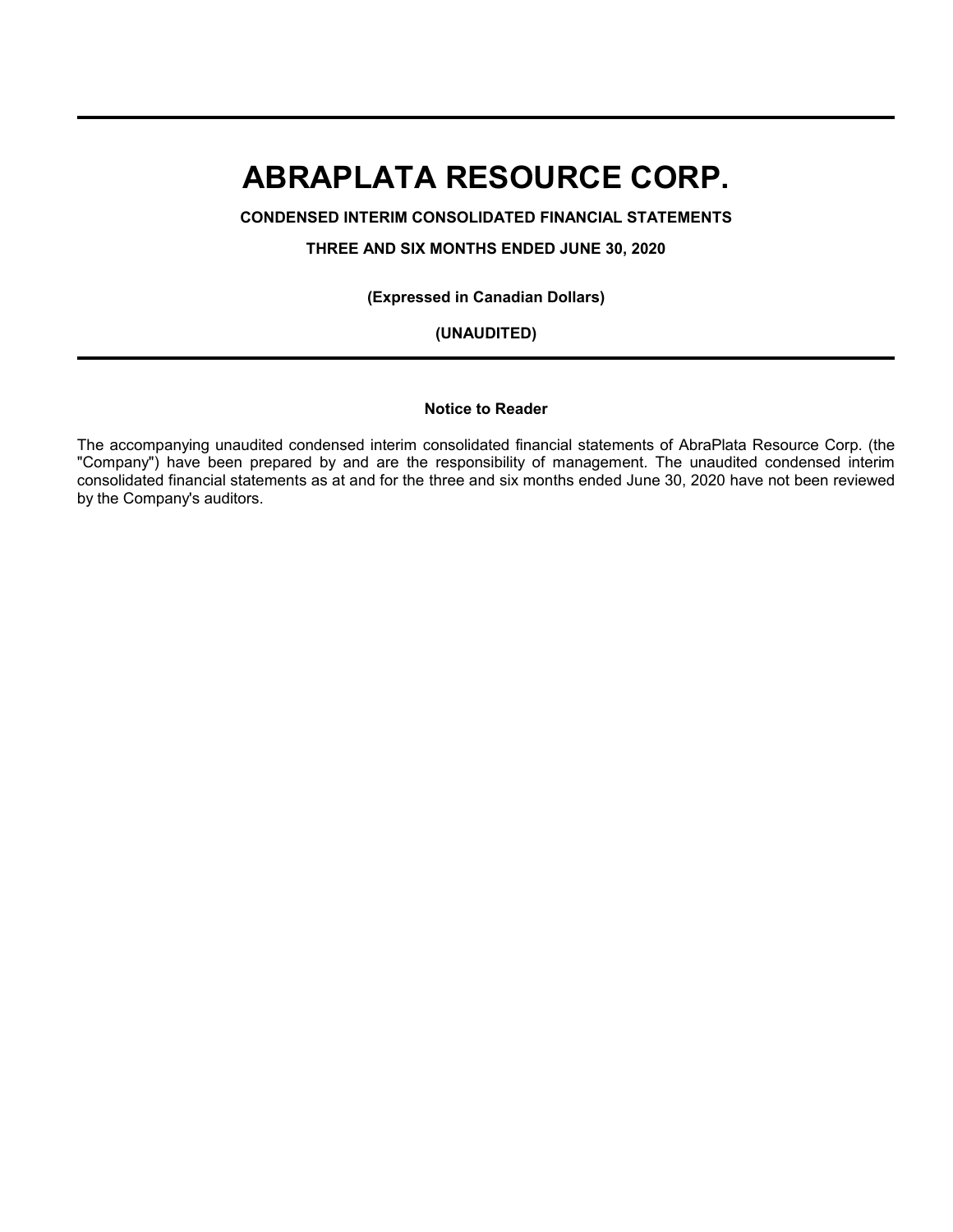**Condensed Interim Consolidated Statements of Financial Position**

**(Expressed in Canadian Dollars)**

**(Unaudited)**

| As at                                                                                                                                                          | <b>June 30,</b><br>2020                                  | December 31,<br>2019                                   |
|----------------------------------------------------------------------------------------------------------------------------------------------------------------|----------------------------------------------------------|--------------------------------------------------------|
| <b>Assets</b>                                                                                                                                                  |                                                          |                                                        |
| <b>Current assets</b>                                                                                                                                          |                                                          |                                                        |
| Cash and cash equivalents                                                                                                                                      | \$<br>1,811,593                                          | \$<br>1,812,119                                        |
| Receivables                                                                                                                                                    | 179,500                                                  | 190,791                                                |
| Prepaid expenses                                                                                                                                               | 90,933                                                   | 204,806                                                |
| Total current assets                                                                                                                                           | 2,082,026                                                | 2,207,716                                              |
| Equipment                                                                                                                                                      | 968                                                      | 2,225                                                  |
| Right-of-use asset (note 9)                                                                                                                                    | 16,062                                                   | 39,231                                                 |
| Mineral property interests (note 7)                                                                                                                            | 9,901,219                                                | 10,362,971                                             |
| <b>Total Assets</b>                                                                                                                                            | \$12,000,275                                             | \$<br>12,612,143                                       |
| <b>Liabilities and Shareholders' Equity</b><br><b>Current liabilities</b><br>Accounts payable and accrued liabilities (note 12)<br>Lease liabilities (note 10) | \$<br>998,831<br>9,849                                   | \$<br>1,245,901<br>33,970                              |
| <b>Total Liabilities</b>                                                                                                                                       | 1,008,680                                                | 1,279,871                                              |
| <b>Shareholders' Equity</b><br>Share capital (note 11(b))<br>Reserves (notes 11 (c) and (d))<br>Accumulated other comprehensive loss<br>Accumulated deficit    | 31,128,956<br>4,055,157<br>(2, 136, 099)<br>(22,056,419) | 29,939,924<br>3,089,841<br>(1,817,239)<br>(19,880,254) |
| Total shareholders' equity                                                                                                                                     | 10,991,595                                               | 11,332,272                                             |
| <b>Total Liabilities and Equity</b>                                                                                                                            | \$12,000,275                                             | \$<br>12,612,143                                       |

Nature of operations (note 1) Commitments (note 14) Subsequent events (note 15)

The notes to the unaudited condensed interim consolidated financial statements are an integral part of these statements.

Approved by the Board of Directors:

Director: *(s) " John DeCooman"*

Director: *(s) "Robert Bruggeman"*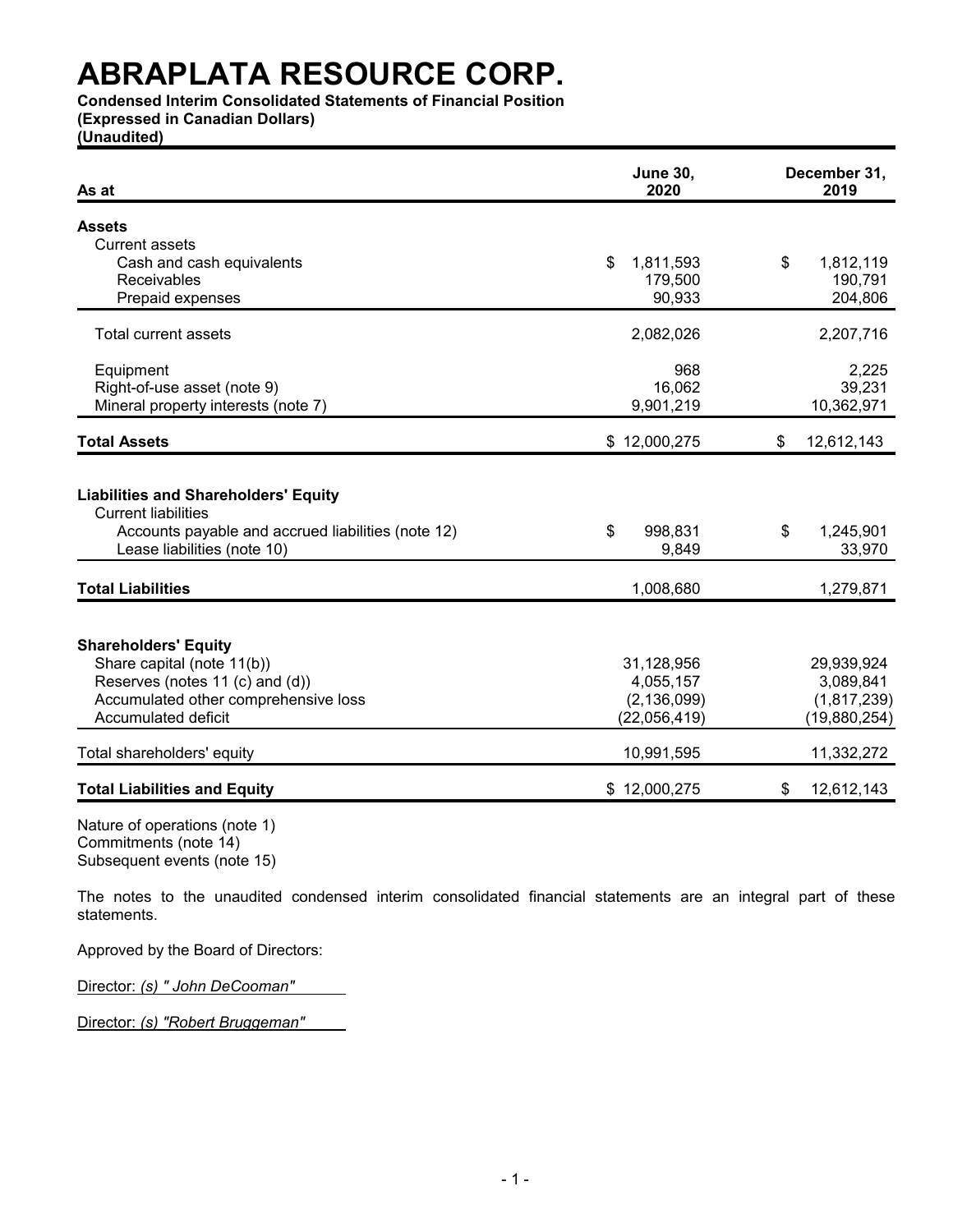**Condensed Interim Consolidated Statements of Loss and Comprehensive Loss** 

**(Expressed in Canadian Dollars)**

**(Unaudited)**

|                                              | Three months ended | <b>June 30,</b> |            | <b>Six months ended</b><br><b>June 30,</b> |                           |            |  |
|----------------------------------------------|--------------------|-----------------|------------|--------------------------------------------|---------------------------|------------|--|
|                                              | 2020               |                 | 2019       | 2020                                       |                           | 2019       |  |
| <b>Administrative expenses</b>               |                    |                 |            |                                            |                           |            |  |
| Consulting fees (note 12)                    | \$<br>9,428        | \$              | 45,487     | \$<br>208,354                              | \$                        | 97,987     |  |
| Insurance                                    | 8,567              |                 | 2,089      | 11,300                                     |                           | 4,731      |  |
| Depreciation of right-of-use assets          | 7,168              |                 |            | 13,345                                     |                           |            |  |
| Investor relations                           | 125,499            |                 | 90,753     | 129,691                                    |                           | 93,847     |  |
| Office and administration (note 12)          | 41,369             |                 | 21,857     | 142,442                                    |                           | 41,715     |  |
| Professional fees (note 12)                  | 36,696             |                 | 52,936     | 142,922                                    |                           | 74,715     |  |
| Rent                                         | 1,409              |                 |            | 2,533                                      |                           | 6,265      |  |
| Salaries and benefits                        | 93,884             |                 | 1,128      | 198,842                                    |                           | 2,094      |  |
| Share-based payments (notes 11 and 12)       | 69,633             |                 | 38,244     | 251,897                                    |                           | 108,778    |  |
| Transfer agent and filing fees               | 17,335             |                 | 9,974      | 46,215                                     |                           | 17,853     |  |
| Travel                                       | 491                |                 | 60         | 7,874                                      |                           | 313        |  |
| Accretion of lease liabilities               | 563                |                 |            | 1,381                                      |                           |            |  |
|                                              |                    |                 |            |                                            |                           |            |  |
| <b>Total administrative expenses</b>         | 412,042            |                 | 262,528    | 1,156,796                                  |                           | 448,298    |  |
| Evaluation and exploration expenses (note 8) | 495,912            |                 | 4,309      | 904,301                                    |                           | 100,302    |  |
| Other (income) expenses                      |                    |                 |            |                                            |                           |            |  |
| Other income                                 | (13, 813)          |                 |            | (14, 224)                                  |                           | (67, 110)  |  |
| Foreign exchange                             | 91,645             |                 | 2,068      | 164,504                                    |                           | 2,070      |  |
| Gain on net monetary position                | (37, 258)          |                 | (27, 230)  | (35, 212)                                  |                           | (62, 872)  |  |
|                                              |                    |                 |            |                                            |                           |            |  |
| Total other expenses (income)                | 40,574             |                 | (25, 162)  | 115,068                                    |                           | (127, 912) |  |
| Net loss for the period                      | 948,528            |                 | 241,675    | 2,176,165                                  |                           | 420,688    |  |
| Other comprehensive (income) loss:           |                    |                 |            |                                            |                           |            |  |
| Impact of hyperinflation                     | 786,279            |                 | (359, 543) | 326,792                                    |                           | (752, 576) |  |
| Foreign currency translation adjustment      | (7,932)            |                 | 225,986    | (7,932)                                    |                           | 301,066    |  |
| <b>Total comprehensive loss (income)</b>     |                    |                 |            |                                            |                           |            |  |
| for the period<br>\$                         | 1,726,875          | \$              | 108,118    | \$<br>2,495,025 \$                         |                           | (30, 822)  |  |
|                                              |                    |                 |            |                                            |                           |            |  |
| Basic and diluted loss per share             | \$<br>0.00         | \$              | 0.00       | \$<br>0.01                                 | $\boldsymbol{\mathsf{s}}$ | 0.00       |  |
|                                              |                    |                 |            |                                            |                           |            |  |
| Weighted average number of                   |                    |                 |            |                                            |                           |            |  |
| shares outstanding                           | 262,670,950        |                 | 95,291,324 | 256,214,906                                |                           | 88,520,019 |  |

The notes to the unaudited condensed interim consolidated financial statements are an integral part of these statements.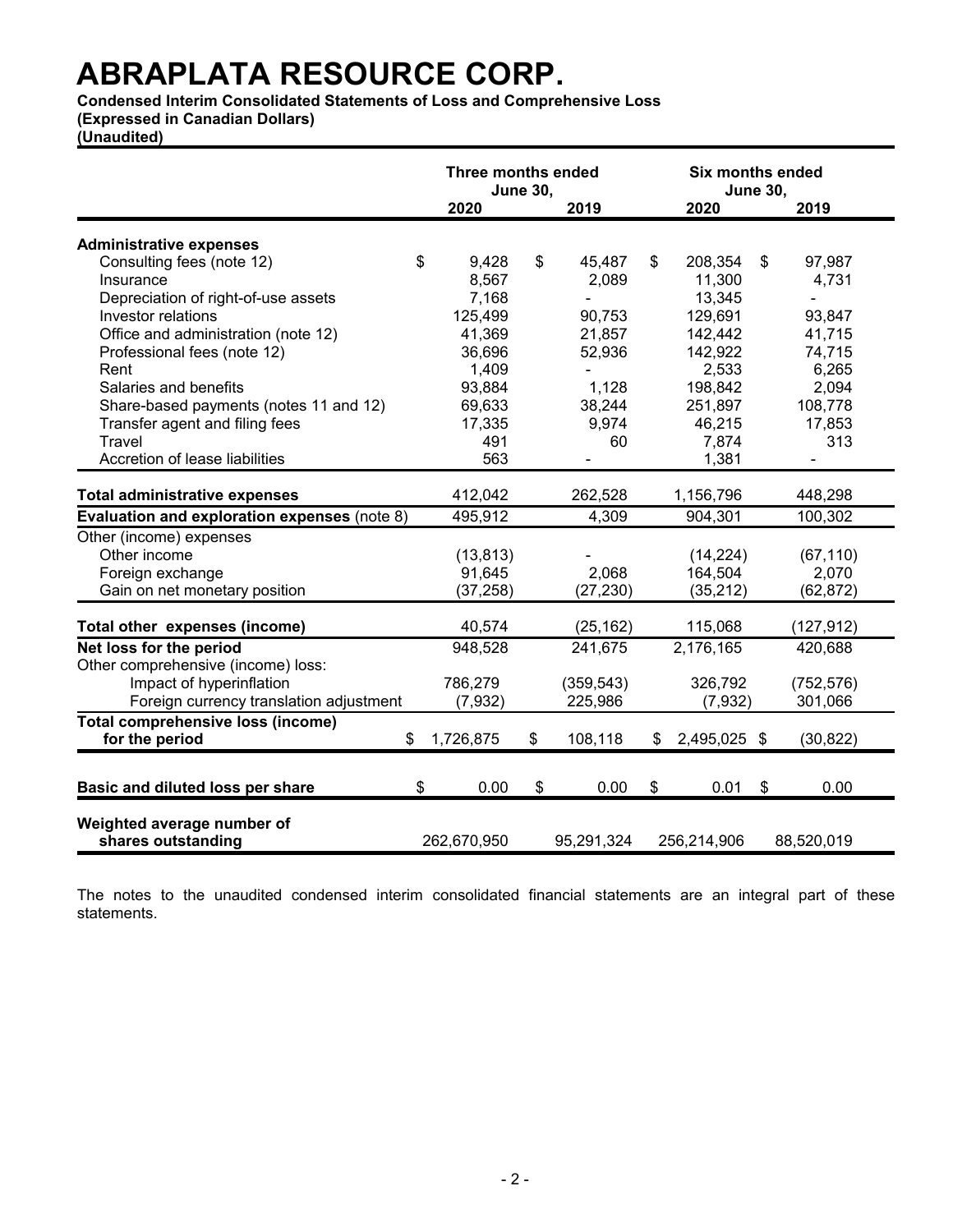**Condensed Interim Consolidated Statements of Changes in Shareholders' Equity**

### **(Expressed in Canadian Dollars)**

### **(Unaudited)**

|                                             | <b>Share Capital</b> |                          | Share-based<br><b>Shares to</b><br>payment |                            | Warrant   | <b>Accumulated</b> | <b>Other Comprehensive Accumulated</b> |               |  |
|---------------------------------------------|----------------------|--------------------------|--------------------------------------------|----------------------------|-----------|--------------------|----------------------------------------|---------------|--|
|                                             | <b>Number</b>        | Amount                   | be issued                                  | reserve                    | reserve   | Income (loss)      | <b>Deficit</b>                         | Total         |  |
| Balance, December 31, 2018                  | 81,673,478           | 21.316.200<br>S.         | -S                                         | 1,496,642 \$<br>\$         | 561,316   | \$(1,980,334)      | $$(18,339,026)$ \$                     | 3,054,798     |  |
| Private placement, net of share issue costs | 15,000,000           | 737,432                  |                                            |                            |           |                    |                                        |               |  |
| Stock options granted                       |                      |                          |                                            | 108,778                    |           |                    |                                        | 108,778       |  |
| Foreign currency translation adjustment     |                      |                          |                                            |                            |           | 451,510            |                                        | 451,510       |  |
| Net loss for the period                     |                      |                          |                                            |                            |           |                    | (420, 688)                             | (420, 688)    |  |
| Balance, June 30, 2019                      | 96,673,478           | 22,053,632<br>SS.        |                                            | \$1,605,420                | 561,316   | \$(1,528,824)      | $$(18,759,714)$ \$                     | 3,194,398     |  |
|                                             |                      |                          |                                            |                            |           |                    |                                        |               |  |
| Balance, December 31, 2019                  | 249,758,862          | 29.939.924 \$            |                                            | 1,731,728<br>$$^{\circ}$ 1 | .358.113  | \$(1,817,239)      | $$$ (19,880,254) \$                    | 1,332,272     |  |
| Private placement, net of share issue costs | 25.000.000           | 1,189,032                |                                            |                            | 713.419   |                    |                                        | 1,902,451     |  |
| Share-based payments                        |                      | $\overline{\phantom{0}}$ |                                            | 251,897                    |           |                    |                                        | 251,897       |  |
| Impact of hyperinflation                    |                      |                          |                                            |                            |           | (326, 792)         |                                        | (326, 792)    |  |
| Foreign currency translation adjustment     |                      | $\overline{\phantom{0}}$ |                                            | $\overline{\phantom{0}}$   |           | 7,932              |                                        | 7,932         |  |
| Net loss for the period                     |                      |                          |                                            |                            |           |                    | (2, 176, 165)                          | (2, 176, 165) |  |
| Balance, June 30, 2020                      | 274.758.862          | \$31.128.956             |                                            | 1.983.625                  | 2,071,532 | \$ (2,136,099)     | $$$ (22.056.419) \$                    | 10.991.595    |  |

The notes to the unaudited condensed interim consolidated financial statements are an integral part of these statements.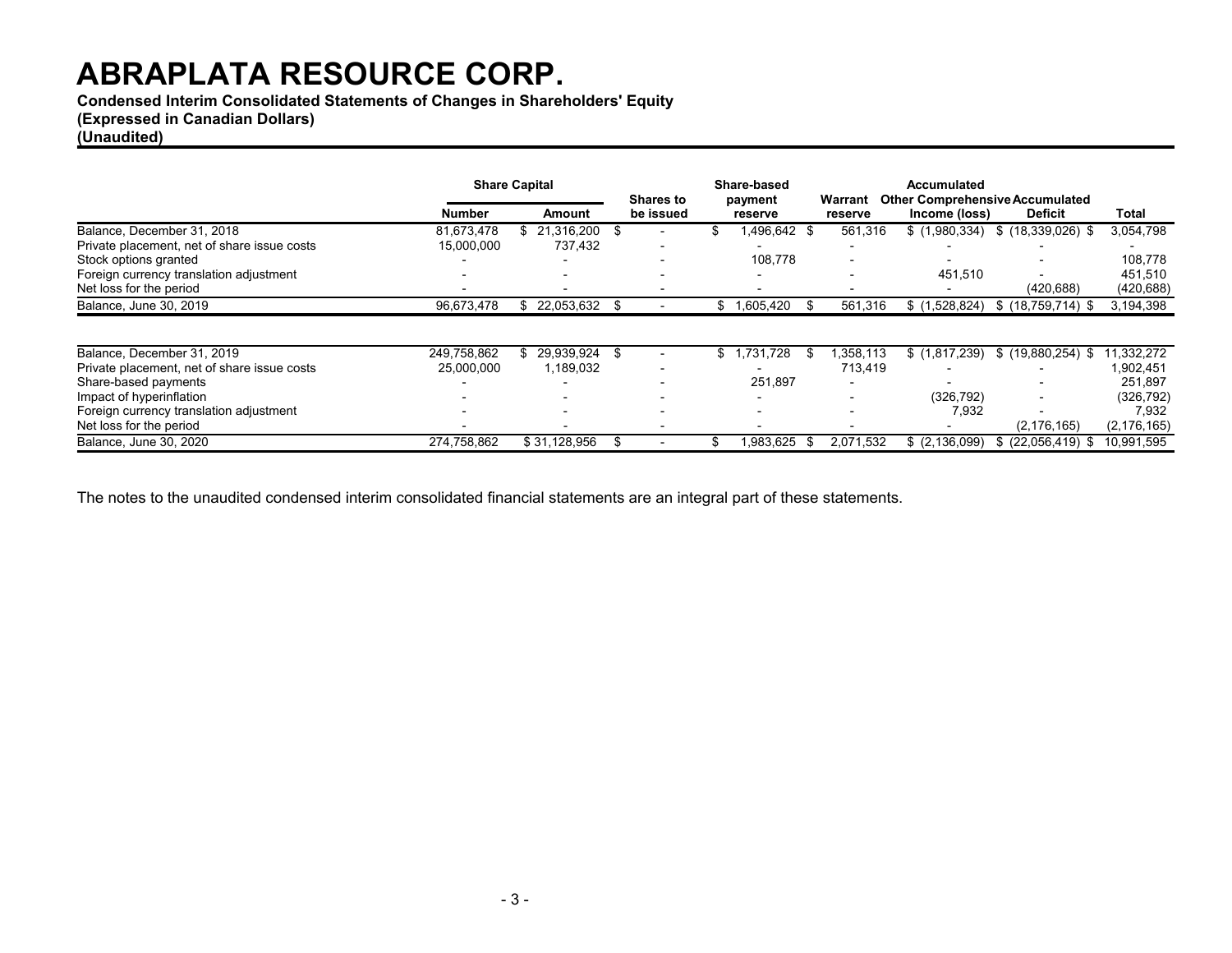**Condensed Interim Consolidated Statements of Cash Flows**

**(Expressed in Canadian Dollars)**

**(Unaudited)**

| Six months ended June 30,                                    | 2020                     | 2019               |
|--------------------------------------------------------------|--------------------------|--------------------|
| <b>Operating Activities</b>                                  |                          |                    |
| Net loss for the period                                      | \$<br>$(2, 176, 165)$ \$ | (420, 688)         |
| Items not affecting cash:                                    |                          |                    |
| Gain on net monetary position<br>Foreign exchange            | (35, 212)                | (62, 872)<br>2,070 |
| Share-based payments                                         | 251,897                  | 108,778            |
| Accretion of lease liabilities                               | 1,373                    |                    |
| Depreciation of right-of-use assets                          | 12,150                   |                    |
| Depreciation of equipment                                    | 1,137                    |                    |
| Changes in non-cash operating working capital:               |                          |                    |
| <b>Receivables</b>                                           | 11,291                   | 28,974             |
| Accounts payable and accrued liabilities                     | (277,070)                | (281,080)          |
| Prepaid expenses                                             | 113,873                  | (6,963)            |
| Cash (used in) operating activities                          | (2,096,726)              | (631, 781)         |
| <b>Investing Activities</b>                                  |                          |                    |
| Additions to mineral interests                               | (104, 696)               | (29, 265)          |
| Repayment of lease liabilities                               | (14, 585)                |                    |
|                                                              |                          |                    |
| Cash (used in) investing activities                          | (119, 281)               | (29, 265)          |
| <b>Financing Activity</b>                                    |                          |                    |
| Proceeds on issuance of shares, net of issuance costs        | 1,932,451                |                    |
| Funds received for shares to be issued in private placement  |                          | 737,432            |
| Cash provided by financing activities                        | 1,932,451                | 737,432            |
|                                                              |                          |                    |
| Impact of foreign exchange rate on cash and cash equivalents | 283,030                  | 11,567             |
| Change in cash and cash equivalents during the period        | (526)                    | 87,953             |
|                                                              |                          |                    |
| Cash and cash equivalents, beginning of the period           | 1,812,119                | 11,662             |
| Cash and cash equivalents, end of the period                 | \$<br>1,811,593          | \$<br>99,615       |
| Cash and cash equivalents are comprised of:                  |                          |                    |
| Cash                                                         | \$<br>1,561,611          | \$<br>99,615       |
|                                                              |                          |                    |
| Term deposits                                                | 249,982                  |                    |
|                                                              |                          |                    |
|                                                              | \$<br>1,811,593          | \$<br>99.615       |

The notes to the unaudited condensed interim consolidated financial statements are an integral part of these statements.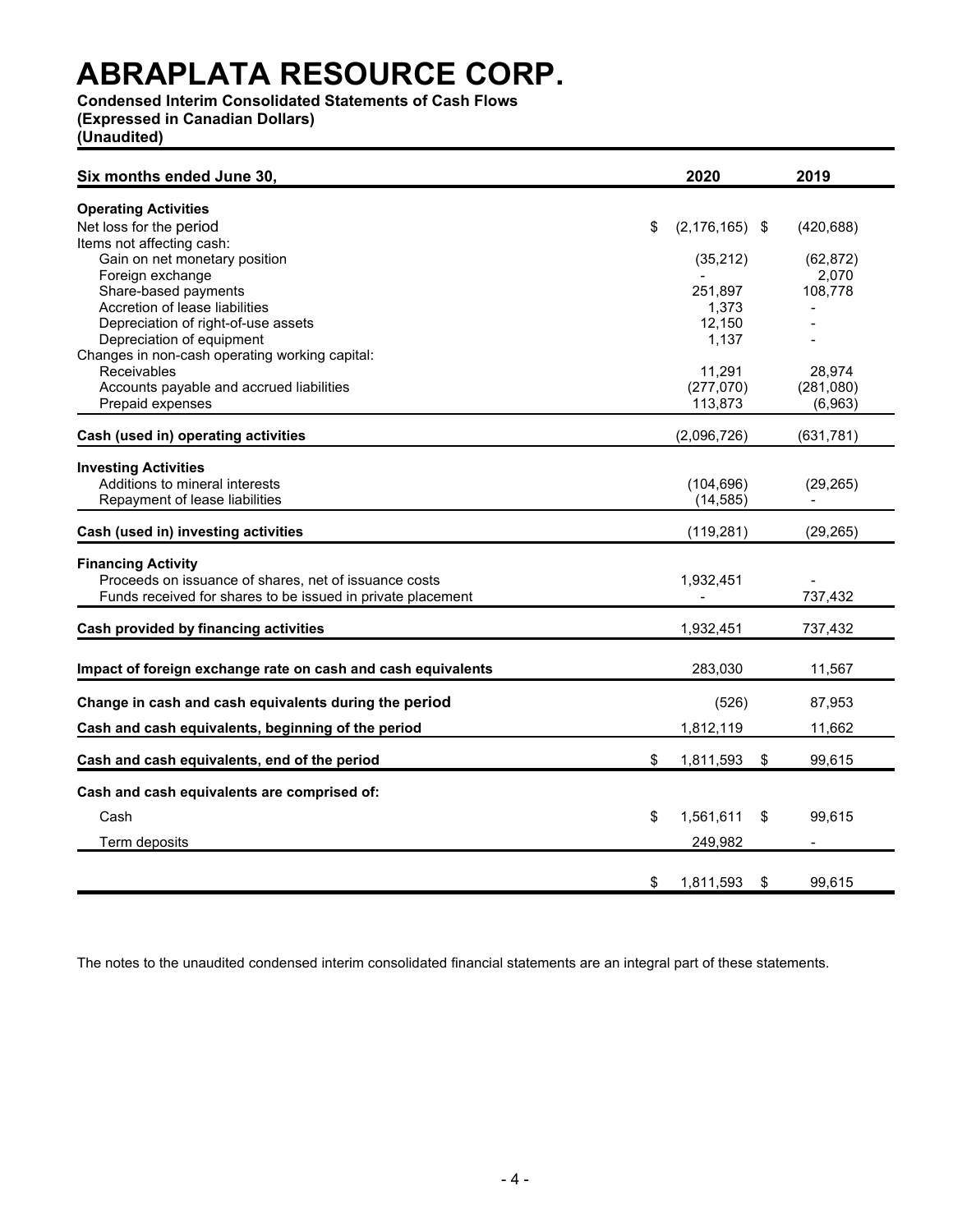**Notes to Condensed Interim Consolidated Financial Statements Three and six months ended June 30, 2020 and 2019 (Expressed in Canadian Dollars) (Unaudited)**

### **1. Nature of operations**

AbraPlata Resource Corp. (formerly Angel Bioventures Inc.) (the "Company" or "AbraPlata") was incorporated on August 31, 1993 under the Alberta Business Corporations Act. On September 30, 2015, the Company's incorporation jurisdiction was moved to British Columbia. The Company's registered office is located at Suite 550, 220 Bay Street, Toronto, Ontario, M5J 2W4.

These unaudited condensed interim consolidated financial statements have been prepared on a going concern basis, which assumes that the Company will be able to realize its assets and discharge its liabilities in the normal course of business. As at June 30, 2020, the Company has a working capital of \$1,073,346 (December 31, 2019– \$927,845) and has an accumulated deficit of \$22,056,419. The continued operations of the Company are dependent on its ability to generate future cash flows or obtain additional financing. Management is of the opinion that sufficient working capital will be obtained from external financing to meet the Company's liabilities and commitments as they become due, although there is a risk that additional financing will not be available on a timely basis or on terms acceptable to the Company. These factors indicate the existence of a material uncertainty that may cast significant doubt upon the Company's ability to continues a going concern. These unaudited condensed interim consolidated financial statements do not reflect any adjustments that may be necessary if the Company is unable to continue as a going concern.

### **2. Basis of preparation**

### Statement of compliance

These unaudited condensed interim consolidated financial statements, including comparatives, have been prepared in accordance with International Accounting Standard ("IAS") 34 'Interim Financial Reporting' ("IAS 34") using accounting policies consistent with IFRS issued by the International Accounting Standards Board ("IASB") and Interpretations of the International Financial Reporting Interpretations Committee ("IFRIC"). The accounting policies and methods of computation applied by the Company in these unaudited condensed interim consolidated financial statements are the same as those applied in the Company's annual consolidated financial statements for the year ended December 31, 2019 other than below. Any subsequent changes to IFRS that are given effect in the Company's annual consolidated financial statements for the year ending December 31, 2020 could result in restatement of these unaudited condensed interim consolidated financial statements.

These consolidated financial statements were authorized for issue by the Board of Directors on August 26, 2020.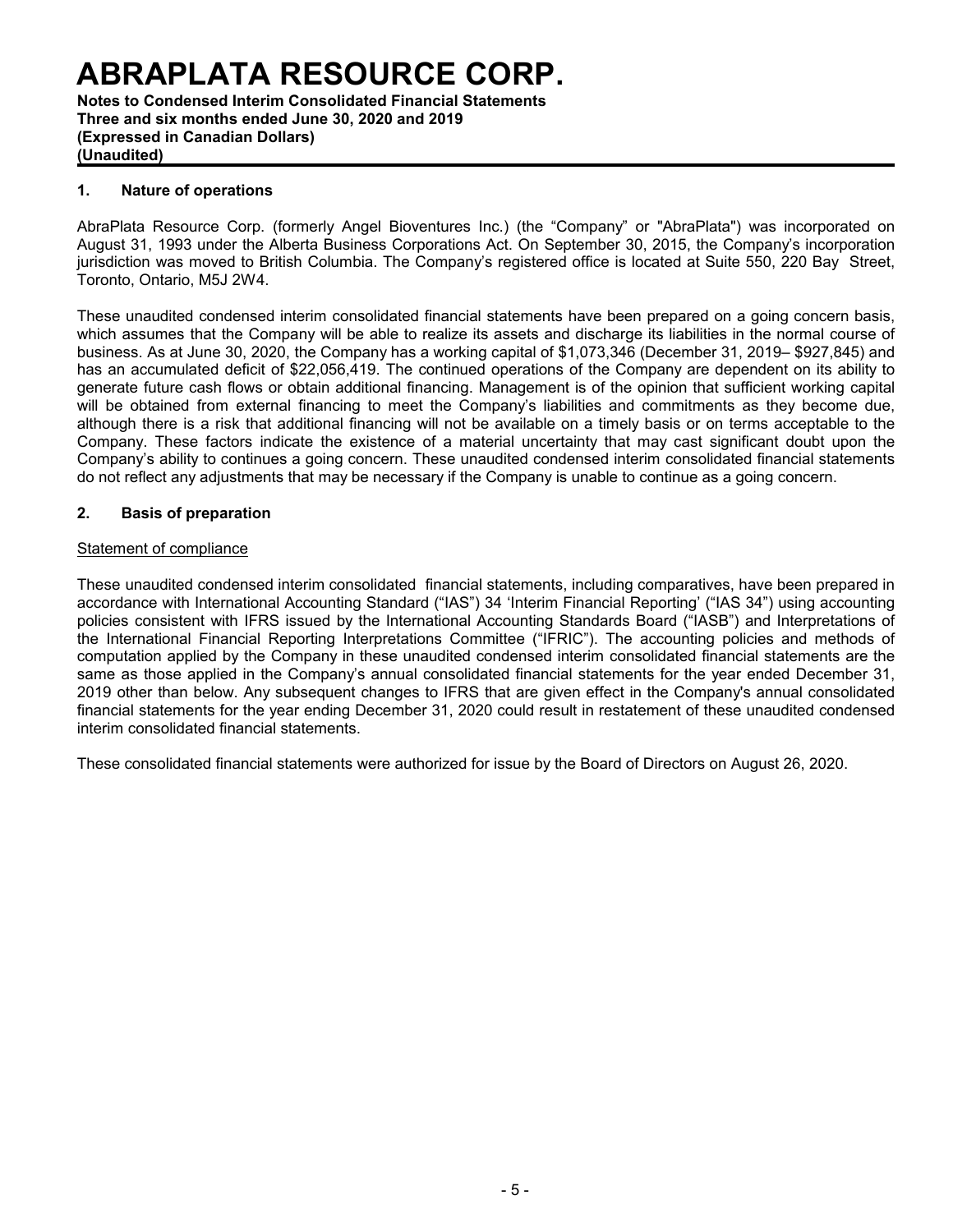**Notes to Condensed Interim Consolidated Financial Statements Three and six months ended June 30, 2020 and 2019 (Expressed in Canadian Dollars) (Unaudited)**

### **3. Hyperinflation**

Due to various qualitative factors and developments with respect to the economic environment in Argentina during the year ended December 31, 2018, including, but not limited to, the acceleration of multiple local inflation indices, the three-year cumulative inflation rate of the local Argentine wholesale price index exceeding 100% in May 2018 and the significant devaluation of the Argentine Peso, Argentina was designated a hyper-inflationary economy as of July 1, 2018 for accounting purposes.

Accordingly, IAS 29, Financial Reporting in Hyper-Inflationary Economies, has been applied to these consolidated financial statements as the Company's Argentine operating subsidiaries (the "Argentine Subsidiaries") use the Argentine Peso as its functional currency. The Company also followed the interpretive guidance for first time adoption of IAS 29 included within IFRIC 7. The consolidated financial statements are based on the historical cost approach in IAS 29.

The application of hyperinflation accounting requires restatement of the Argentine subsidiaries' non-monetary assets and liabilities, shareholders' equity and comprehensive loss items from the transaction date when they were first recognized into the current purchasing power which reflects a price index current at the end of the reporting period before being included in the consolidated financial statements. To measure the impact of inflation on its financial position and results, the Company has elected to use the Wholesale Price Index (Indice de Precios Mayoristas or "IPIM") for periods up to December 31, 2016, and the Retail Price Index (Indice de Precios al Consumidor or "IPC") thereafter. These price indices have been recommended by the Government Board of the Argentine Federation of Professional Councils of Economic Sciences ("FACPCE").

As the consolidated financial statements of the Company have been previously presented in Canadian dollars, a stable currency, the comparative period amounts do not require restatement. For the year ended December 31, 2018, the Company recognized a gain of \$1.5 million in relation to the impact of hyperinflation within other comprehensive income. This amount is primarily the result of hyperinflation adjustments recognized on nonmonetary assets held by its Argentine subsidiaries as of July 1, 2018, which have been restated from the historic date when they were first recognized to July 1, 2018 (the "Opening Hyperinflation Adjustment"), and then to December 31, 2019. On initial application of IAS 29, there is an accounting policy choice to recognize the Opening Hyperinflation Adjustment directly to opening equity or to other comprehensive loss. The Company has elected to recognize this amount to other comprehensive loss and it is included in the figure noted above.

As at June 30, 2020, the IPC was 322.0 (December 31, 2019- 283.4), which represents an increase of 14% during the period.

### **4. Change in accounting policy**

Certain pronouncements were issued by the IASB or the IFRIC that are mandatory for accounting periods after January 1, 2020. The following new standards have been adopted:

### **Amendments to IFRS 3 Business Combinations**

Amendments to IFRS 3, Business Combinations assist in determining whether a transaction should be accounted for as a business combination or an asset acquisition. It amends the definition of a business to include an input and a substantive process that together significantly contribute to the ability to create goods and services provided to customers, generating investment and other income, and it excludes returns in the form of lower costs and other economic benefits. The Company adopted these amendments on January 1, 2020 and the adoption has no impact on the unaudited condensed interim consolidated financial statements for the three and six months ended June 30, 2020.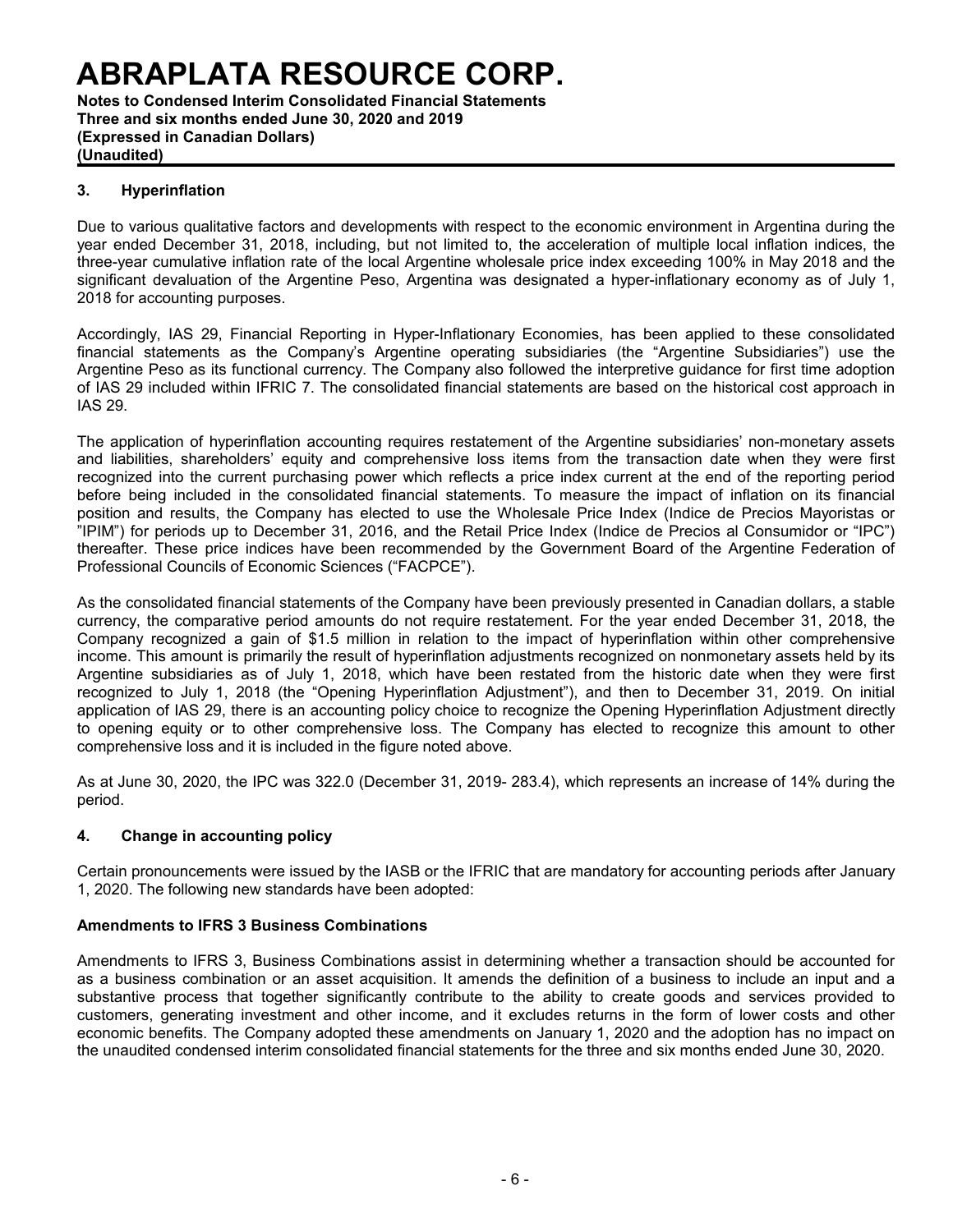**Notes to Condensed Interim Consolidated Financial Statements Three and six months ended June 30, 2020 and 2019 (Expressed in Canadian Dollars) (Unaudited)**

### **5. Financial instruments**

#### **(a) Fair value estimation**

The fair value of financial instruments are determined by valuation methods depending on hierarchy levels as defined below:

- 1. Level 1 of the fair value hierarchy includes unadjusted quoted prices in active markets for identical assets or liabilities;
- 2. Level 2 of the hierarchy includes inputs that are observable for the asset or liability, either directly or indirectly; and
- 3. Level 3 includes inputs for the asset or liability that are not based on observable market data.

The Company does not have any financial instruments included in Level 1, 2 and 3. The carrying values of financial instruments maturing in the short term approximates their fair values.

### **(b) Financial risks**

The Company may be exposed to risks of varying degrees of significance which could affect its ability to achieve its strategic objectives. The Company manages risks to minimize potential losses. The main objective of the Company's risk management process is to ensure that the risks are properly identified and that the capital base is adequate in relation to those risks. The Company's risk exposure and the impact on the Company's financial instruments are summarized below:

#### *Credit risk*

Credit risk is the risk of potential loss to the Company if the counterparty to a financial instrument fails to meet its contractual obligations.

The Company is exposed to credit risk with respect to its cash and receivables. The Company's maximum exposure to credit risk is their carrying amounts disclosed in the consolidated statement of financial position. Credit risk associated with cash is minimized by placing these instruments with major Canadian financial institutions with strong investmentgrade ratings as determined by a primary ratings agency. Credit risk associated with receivables is minimal as the majority of the balance is owing from Canada Revenue Agency.

### *Liquidity risk*

Liquidity risk is the risk that the Company will not be able to meet its financial obligations as they fall due.

At June 30, 2020, the Company had a cash and cash equivalents balance of \$1,811,593 to settle current liabilities of \$1,008,680. All of the Company's financial liabilities other than lease liabilities have contractual maturities of less than 30 days and are subject to normal trade terms.

The Company intends to finance future requirements from share issuances, the exercise of options and/or warrants, debt or other sources. There can be no certainty of the Company's ability to raise additional financing through these means.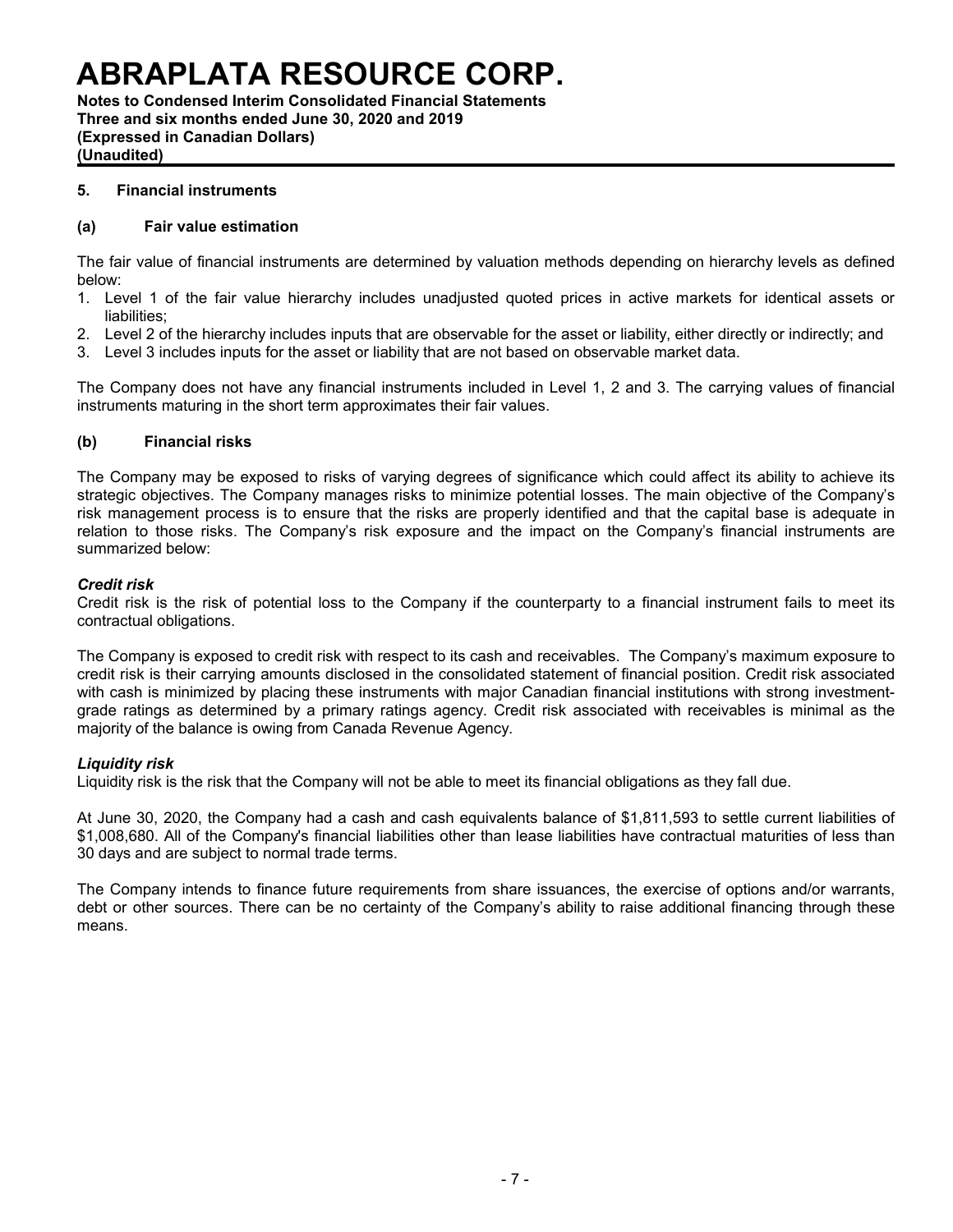**Notes to Condensed Interim Consolidated Financial Statements Three and six months ended June 30, 2020 and 2019 (Expressed in Canadian Dollars)**

**(Unaudited)**

### **5. Financial instruments (continued)**

#### *Market risk*

Market risk is the risk that the fair value of future cash flows of a financial instrument will fluctuate due to changes in market factors. Market risk comprises three types of risk: price risk, interest rate risk and currency risk.

#### *Price risk*

Price risk is the risk that the fair value of future cash flows of the Company's financial instruments will fluctuate because of changes in market prices. The Company is not exposed to price risks.

#### *Interest rate risk*

Interest rate risk is the risk that the fair values and future cash flows of the Company will fluctuate because of changes in market interest rates. The Company is exposed to interest rate risk to the extent that the cash, if any, maintained at financial institutions is subject to a floating rate of interest. The interest rate risk on cash is not considered significant.

### *Currency risk*

Currency risk is the risk that the fair values or future cash flows of the Company's financial instruments will fluctuate because of changes in foreign currency exchange rates. The Company is exposed to currency risk through financial assets and liabilities denominated in currencies other than the Canadian dollar, the Company's presentation currency. The Company's financial instruments denominated in currencies that are not the Canadian dollar as at June 30, 2020 are as follows:

| Cost                                     | <b>Chilean Peso</b> | US\$   | <b>Argentina Peso</b> | <b>C\$</b> equivalent |
|------------------------------------------|---------------------|--------|-----------------------|-----------------------|
| Cash                                     | 35.607.571          | 45.249 | 18.785.562            | 485.105               |
| Accounts payable and accrued liabilities | 1.052.911           | 12.409 | 23.358.230            | 472.101               |

The Company's sensitivity analysis suggests that a 10% depreciation or appreciation of the foreign currencies against the Canadian dollar would have resulted in an approximate \$8,480 decrease or increase in the Company's other comprehensive income or loss.

As at June 30, 2020, US dollar amounts have been translated at a rate of C\$1.3628 per US dollar, Argentine Peso amounts have been translated at C\$0.01941 per Argentine Peso and Chilean Peso amounts have been translated at C\$0.00165 per Chilean Peso.

#### **6. Capital management**

The Company's objectives when managing capital are to safeguard the Company's ability to continue as a going concern in order to pursue the development and exploration of its mineral properties and to maintain a flexible capital structure, which optimizes the costs of capital to an acceptable risk.

The Company depends on external financing to fund its activities and there can be no guarantee that external financing will be available at terms acceptable to the Company. The Company does not believe its current working capital is sufficient to maintain its core operations for the next twelve months, and additional funding will be required by the Company to complete its strategic objectives and continue as a going concern. There is no certainty that additional financing at terms that are acceptable to the Company will be available. The capital structure of the Company currently consists of common shares. The Company manages the capital structure and makes adjustments to it in light of changes in economic conditions and risk characteristics of the underlying assets. In order to maintain or adjust the capital structure, the Company may issue new debt, new shares or warrants.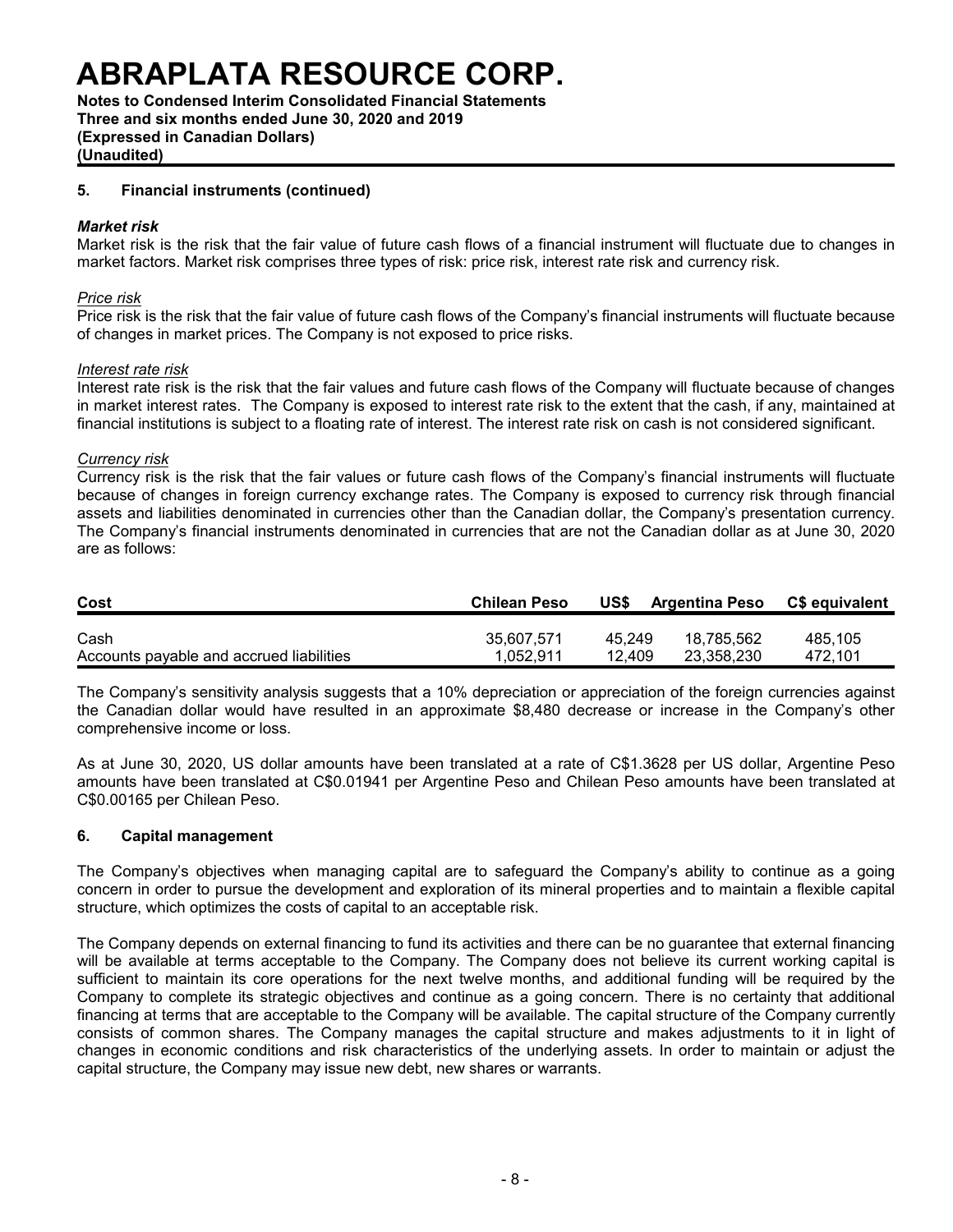**Notes to Condensed Interim Consolidated Financial Statements Three and six months ended June 30, 2020 and 2019 (Expressed in Canadian Dollars) (Unaudited)**

### **6. Capital management (continued)**

Management reviews its capital management approach on a regular basis. There were no changes in the Company's approach to capital management.

### **7. Mineral property interests**

Through the Company's wholly-owned subsidiaries, the Company controls exploration projects in Argentina classified by the Company into the Diablillos Project, Cerro Amarillo Project and La Coipita Project and in Chile classified into Arcas project. All acquisition costs and option payments related to these exploration projects are capitalized as mineral interests and are incurred in US dollars and translated to Canadian dollars, the presentation currency for the Company.

(a) Diablillos project

(1) On November 1, 2016, the Company closed a Share Purchase Agreement dated August 23, 2016, as amended and restated on March 21, 2017, and further amended on September 11, 2019, with SSRM and Fitzcarraldo Ventures Inc. (the "Share Purchase Agreement") pursuant to which Huayra acquired from SSRM all of the issued and outstanding shares of Pacific Rim Mining Corporation Argentina S.A., ABP Global Inc. (BVI) and ABP Diablillos Inc. (BVI) (together, the "SSRM subsidiaries"). Through the acquisition of the SSRM subsidiaries, the Company acquired certain exploration projects in Salta and Chubut Provinces, Argentina (the "Diablillos Project" and the "Aguas Perdidas Project").

Cash consideration payable to SSRM consists of the following:

- 1. US\$300,000 on closing; this amount to be increased by an amount equal to the US dollar equivalent of the amount of Argentine Pesos deposited in entity purchased by the Company (paid);
- 2. US\$300,000 on or before February 15, 2017 (as amended) (paid);
- 3. US\$500,000 on 180th day after closing (paid);
- 4. US\$50,000 on or before January 12, 2018 (as amended) (paid);
- 5. \$ 200,000 to be paid at the closing date of the Arrangement with Aethon (paid);
- 6. US\$5,000,000 to be paid on the earlier of:

o the date on which a Diablillos Feasibility Study in respect of all or any part of the Diablillos Concessions has been obtained;

o July 31, 2023; and

o 90 days after demand by SSRM for payment if (a) AbraPlata's market capitalization exceeds \$100,000,000 for 20 consecutive trading days (on the primary stock exchange on which such entity's shares are traded) or (b) after November 1, 2020, the spot price of silver (based on the London Bullion Market Association (LBMA) Silver Price as published by the LBMA on its website (or should that quotation cease, another similar quotation acceptable to the parties acting reasonably) (the "Benchmark") exceeds \$25 per ounce for 20 consecutive trading days on the Benchmark;

- 7. US\$7,000,000 to be paid on the earlier of:
	- o the date on which Commercial Production occurs in respect of all or any part of the Diablillos Concessions; and o July 31, 2025.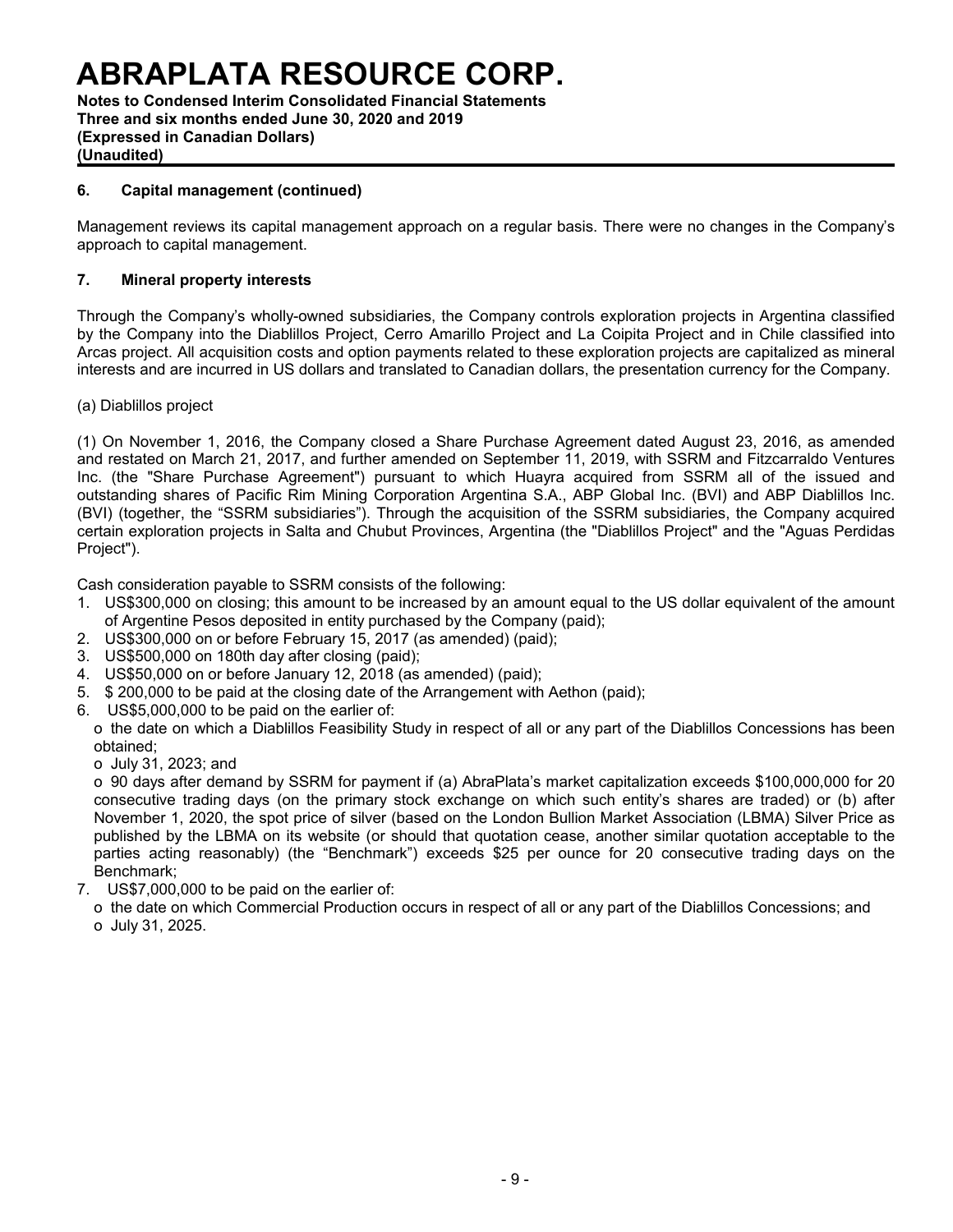**Notes to Condensed Interim Consolidated Financial Statements Three and six months ended June 30, 2020 and 2019 (Expressed in Canadian Dollars) (Unaudited)**

### **7. Mineral property interests (continued)**

(a) Diablillos project (continued)

(1) (continued) Equity consideration consists of 11,294,609 Class B common shares of the Company which automatically converted into a number of Huayra Class A Shares that, upon the completion of the RTO, resulted in SSRM holding common shares of the Company representing 19.9% of the Company's then outstanding common shares. The Share Purchase Agreement provides SSRM an anti-dilution right to maintain 19.9% equity interest in the capital of the Company until the Company completes a qualified financing of a minimum of US\$5,000,000. During the year ended December 31, 2018 the Company completed a qualified financing and is no longer obligated to maintain SSRM's free carried equity interest. As consideration for SSRM's agreement to amend the Share Purchase Agreement, the Company issued an additional 24.15 million common shares of the Company plus, payment of \$200,000.

The royalty consideration payable to SSRM consists of a 1% net smelter returns royalty. SSRM is entitled to receive advance royalty payments totaling of US\$250,000 on November 1, 2017 (paid).

These advance royalty payments will be deducted and set off against the first US\$250,000 of net smelter returns royalty payments otherwise payable in respect of the Diablillos Project. As security for the above obligations the Company has pledged to SSRM all the shares the Company acquired in the two entities which hold interest to the Diablillos Project and the Aguas Perdidas Project.

As consideration for SSRM's agreement on September 11, 2019 to amend the Share Purchase Agreement, at the closing date of the Arrangement date with Aethon (additionally to the CAD\$200,000 indicated above) AbraPlata issued to SSRM the number of AbraPlata shares which results in SSRM owning in aggregate 17.65% of AbraPlata's share capital (24,160,385 shares issued).

(2) On August 30, 2017 the Company signed an agreement, which was amended September 6, 2019, to acquire all of the issued and outstanding shares of Minera Cerro Bayo S.A. ("Cerro Bayo"), a privately held Argentine company. Cerro Bayo owns certain mineral rights that, as a result of a long-standing border dispute between two neighboring provinces in northwestern Argentina, overlap and potentially conflict with the Company's mineral rights to its Diablillos Ag-Au project. The acquisition of the potentially conflicting mineral rights through the acquisition of Cerro Bayo means that the Company will retain its title to the Diablillos Ag-Au project regardless of the ultimate outcome of the provincial border dispute.

Cash and equity consideration payable under the agreement is as follows:

- 1. US\$225,000 upon closing (paid);
- 2. US\$175,000 on or before February 28, 2018 (paid);
- 3. US\$15,000 upon signing of the September 6, 2019, amendment (paid);
- 4. US\$350,000 and 300,000 common shares on or before November 30, 2019 (paid and issued);
- 5. US\$65,000 on or before April 30, 2020 (paid);
- 6. US\$65,000 and 200,000 common shares on or before October 31, 2020;
- 7. US\$65,000 on or before April 30, 2021;
- 8. US\$65,000 on or before October 31, 2021;
- 9. US\$65,000 on or before April 30, 2022;
- 10. US\$65,000 on or before October 31, 2022;
- 11. US\$1,000,000 on or before July 31, 2023; and
- 12. US\$1,170,000 on or before July 31, 2025.

The Company wrote off the acquisition costs incurred in relation to Cerro Bayo agreement in the year ended December 31, 2018.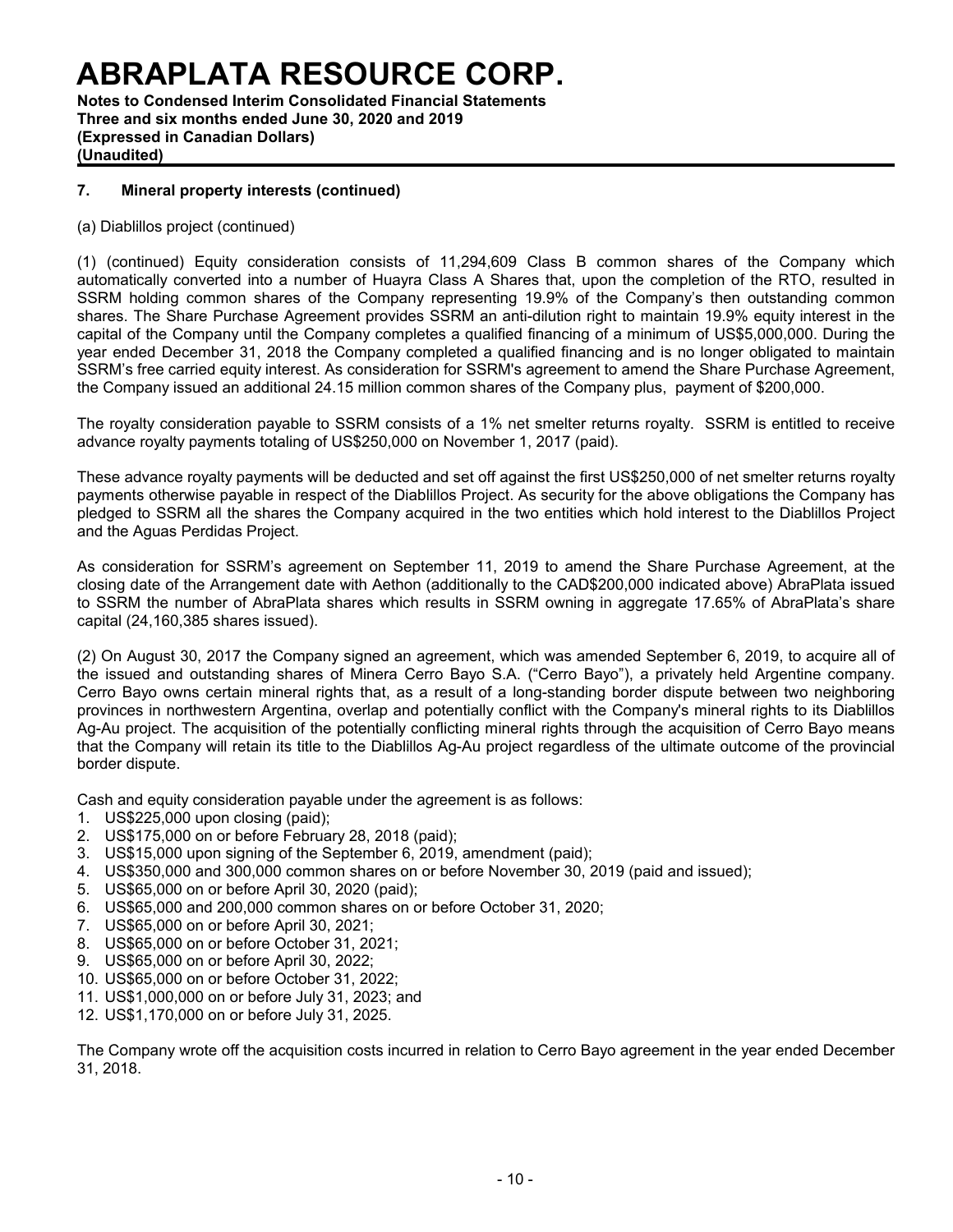**Notes to Condensed Interim Consolidated Financial Statements Three and six months ended June 30, 2020 and 2019 (Expressed in Canadian Dollars) (Unaudited)**

### **7. Mineral property interests (continued)**

### (b) Cerro Amarillo project

For the Cerro Amarillo Project, the Company is awaiting the ratification of the appropriate permits to undertake, subject to financing, a stage one drilling campaign. On December 1, 2014, the Company announced that during the congressional deliberations that took place in November 2014, it was determined that any decision regarding the ratification of the drill permit should be delayed pending the completion of an inventory of glaciers in or near the project to be conducted by *Instituto Argentino de Nivología Glaciología y Ciencias Ambientales* ("IANIGLA"), the federal body charged with conducting the inventory under the Protection of Glaciers Law 26.639. IANIGLA has already begun the inventory, which was expected to be completed in 2015.

On July 14, 2016, APA SA, signed an agreement for the right to purchase the Cerro Amarillo project located in the province of Mendoza in Argentina. This agreement is a replacement agreement to the one that was entered into in 2010.

The Company made the following payments:

- 1. US\$25,000 in October 2016, deferred to May 2017 (paid)
- 2. and will pay US\$25,000 annually every November, starting in November 2017, until the earlier of the ratification of appropriate permits or the receipt of exploration permits given in accordance with the legislature of the province of Mendoza (the "Notification Date"). The Company will then make a series of installments in total of US\$875,000 over 48-month period from the Notification Date. The due date for November 2018 payment was extended to January 10, 2019 and paid during the year ended December 31, 2019.

An exercise fee of US\$2,500,000 will be due by the end of 60 months period from the Notification Date. The underlying owners are also entitled to a 1% NSR royalty which can be purchased back for US\$3,000,000. Due to uncertainty of the timing for the completion of the glaciers inventory and the ratification of the permits, the Company wrote down the Cerro Amarillo project to \$1 in a prior period.

Due to uncertainty of the timing for the completion of the glaciers inventory and the ratification of the permits, the Company wrote down the Cerro Amarillo project to \$1 during the fifteen months ended December 31, 2017. During the year ended December 31, 2019, management decided to pursue exploration on the property again and accordingly, commenced capitalizing acquisition costs incurred.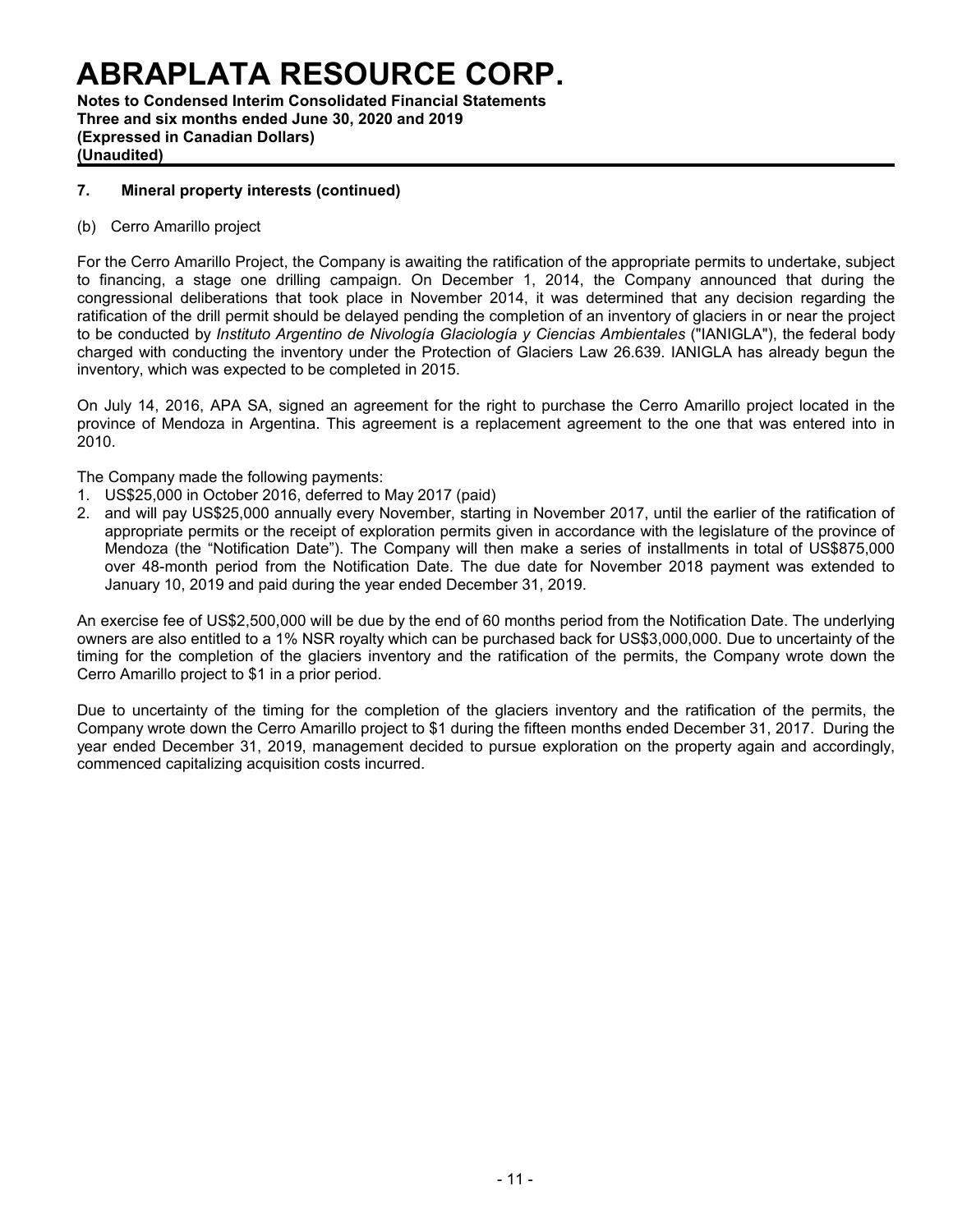**Notes to Condensed Interim Consolidated Financial Statements Three and six months ended June 30, 2020 and 2019 (Expressed in Canadian Dollars) (Unaudited)**

### **7. Mineral property interests (continued)**

(c) La Coipita Project

On January 31, 2020, AbraPlata entered into a letter agreement, through its wholly owned subsidiary, AbraPlata Argentina SA, to acquire a 100% interest in the La Coipita project ("La Coipita") located in San Juan province, Argentina by paying a total of US\$4,265,000 in staged payments over 60 months (US\$65,000 paid) to the optionors ("Project Owners")

Cash consideration payable per the letter agreement were as follows:

- 1. US\$35,000 upon celebration of the letter agreement (paid)
- 2. US\$30,000 in February 2020 (paid)
- 3. US\$100,000 in January 2021
- 4. US\$200,000 in January 2022
- 5. US\$400,000 in January 2023
- 6. US\$1,000,000 in January 2024
- 7. US\$2,500,000 in January 2025

In the event the project is placed into commercial production, the Project Owners shall be entitled to collect 1.1% of the net smelter return ("NSR"), of which AbraPlata may purchase for US\$3,000,000 during the 60 months after the first staged payment was made, or for US\$5,000,000 thereafter until start-up of construction of the project.

On February 5, 2020, AbraPlata Argentina SA entered into a binding letter agreement with Altius Resources Inc. to sell its right to acquire the 1.1% NSR from the Project Owners. In consideration, Altius will invest in AbraPlata by way of subscription for common shares or share units in its next equity financing a minimum sum of \$125,000 (received).

#### (d) Arcas Project

On December 19, 2019, the Company completed a plan of arrangement (the "Arrangement") with Aethon, whereby each former Aethon shareholder received 3.75 common shares in the capital of AbraPlata for each Aethon common share held prior to the Arrangement. This transaction has been determined to be an acquisition of assets and the Arcas Project of Aethon was deemed to be acquired on December 19, 2019 by the Company.

On January 23, 2018, Aethon entered into the option agreement with the optionors, as amended February 28, 2018, pursuant to which Aethon has been granted the option to earn a 100% interest in four blocks of exploration-stage mineral concessions with prospective copper and gold targets located in northern Chile, subject to certain underlying royalties.

The consideration for the purchase of the databases and the grant of the option is the issuance of an aggregate of 11,200,000 common shares of Aethon (issued). To exercise the option, Aethon must incur cumulative expenditures of at least \$750,000 on the exploration and development of the properties within 18 months from the closing of the qualifying transaction of which at least \$500,000 must be incurred within 12 months from the closing date. Aethon must also pay an aggregate of \$1,000 to the optionors. Any production from the Properties is subject to an existing 0.98% gross sales royalty in favour of a third party and a new 1.02% gross sales royalty in favour of the Optionors, for a total gross sales royalty of 2.0%.

On April 4, 2019, Aethon announced that it had exercised its option to acquire a 100% interest in the properties.

On September 11, 2019, Aethon entered into an Earn-In with Option to Joint Venture Agreement with Rio Tinto Mining and Exploration Limited / Agencia En Chile, a member of the Rio Tinto Group ("Rio Tinto"), to acquire an interest in the Arcas project. Rio Tinto has the right but not the obligation to earn up to a 75% interest in the Arcas Project by funding project expenditures of up to US\$25 million as follows: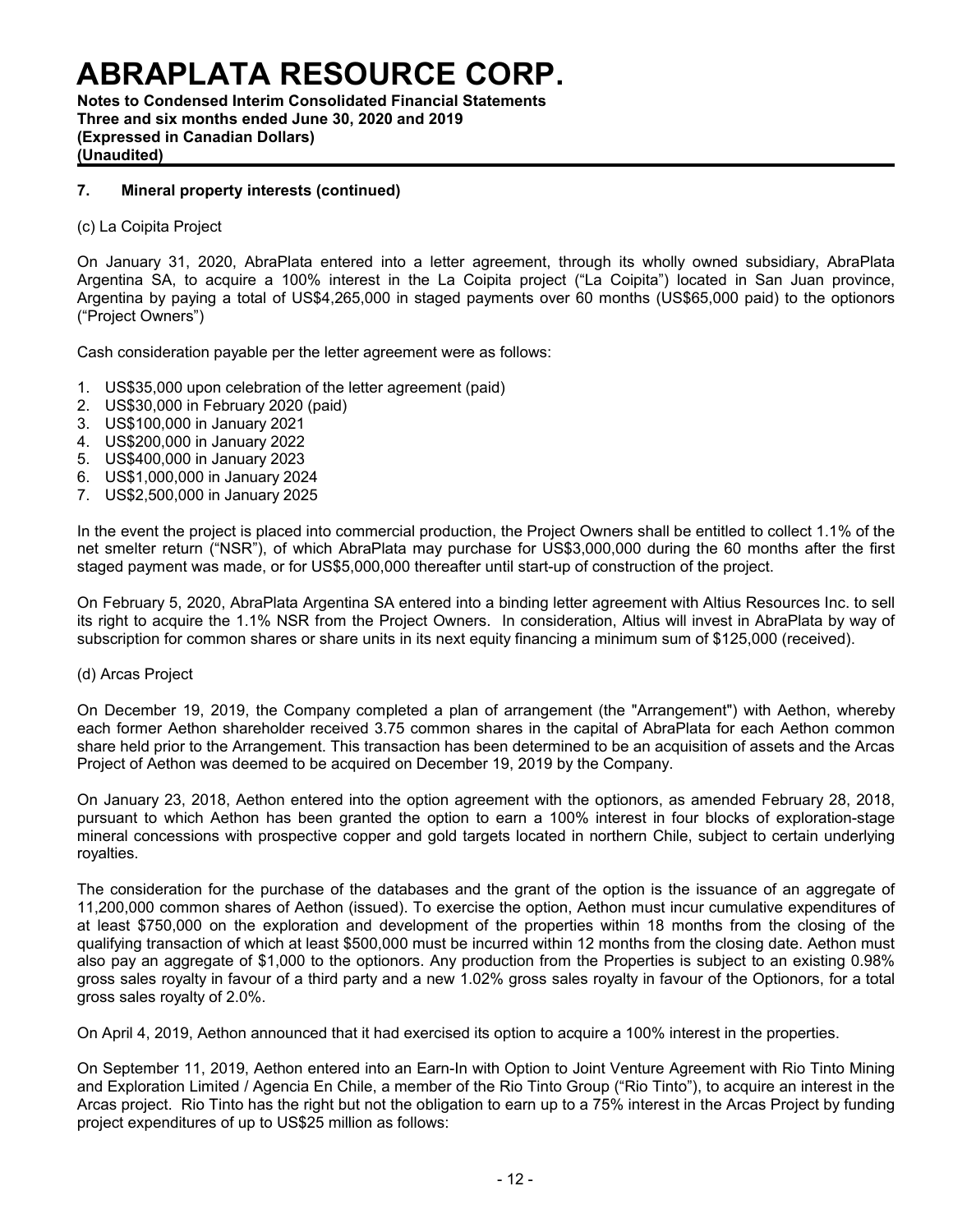**Notes to Condensed Interim Consolidated Financial Statements Three and six months ended June 30, 2020 and 2019 (Expressed in Canadian Dollars) (Unaudited)**

### **7. Mineral property interests (continued)**

#### (d) Arcas Project (continued)

1st Option: If Rio Tinto incurs total project expenditures of US\$4 million within 3 years, and makes aggregate cash payments of US\$300,000 during the first two years, it will have the right to acquire a 51% interest in the Arcas project ("Stage 1 earn-in project expenditure") through the acquisition of 51% stock of a new company ("Opco") that will be incorporated. To exercise the option, Rio Tinto shall make the cash payments before the following dates:

- 1. US\$100,000 on or before the first anniversary date;
- 2. US\$200,000 on or before the second anniversary date;

2nd Option: If Rio Tinto incurs additional project expenditures of US\$5 million over the subsequent 2 year period, it will have a right to acquire an additional 14% interest in Opco (holder of the Arcas project), resulting in its total interest being 65%; and

3rd Option: If Rio Tinto incurs additional project expenditures of US\$16 million over the subsequent 3 year period, it will have a right to acquire an additional 10% interest in Opco (holder of the Arcas project), resulting in its total interest being 75%;

Rio Tinto has agreed to incur minimum project expenditures of US\$1 million within one year of securing all necessary approvals to conduct drilling activities which is to be part of the Stage 1 earn-in project expenditure.

In the event Rio Tinto withdraws from the Project, it will pay Aethon an amount equaling the cost to maintain the Project concessions for the 12 month period commencing on the date of termination that have not already been paid.

Under the terms of the agreement, Rio Tinto shall have the right to form a Joint Venture ("JV") with the following key terms:

- 1. The JV (Opco) may be formed with 51% to Rio Tinto and 49% to Aethon upon satisfaction of the 1st Option; 65% to Rio Tinto and 35% to Aethon upon satisfaction of the 2nd Option; or 75% to Rio Tinto and 25% to Aethon upon satisfaction of the 3rd Option.
- 2. The JV will be managed by Rio Tinto and funded by each participant in accordance with their interest.
- 3. Aethon may elect not to fund its interest and be diluted down to a 10% interest. If Aethon is diluted below a 10% interest, its interest will convert to a 1% net smelter royalty capped at US\$50 million.
- 4. Each party will have a right of first refusal should the other party wish to divest its shareholder interest.

|                                                                                                      | <b>Diablillos</b><br>Argentina                    | Cerro<br><b>Amarillo</b>          |     | La Coipita<br><b>Project</b> | <b>Arcas</b><br><b>Project</b>              |    | <b>Total</b>                                      |
|------------------------------------------------------------------------------------------------------|---------------------------------------------------|-----------------------------------|-----|------------------------------|---------------------------------------------|----|---------------------------------------------------|
| December 31, 2018<br>Additions, cash<br>Additions, shares<br>Additions, upon acquisition of Aethon   | \$ 3.949.775<br>688.246<br>1,223,019<br>(78, 732) | \$<br>66,308                      | \$  | $\overline{\phantom{0}}$     | \$<br>$\overline{\phantom{a}}$<br>4.473.979 |    | \$ 3,949,776<br>754.554<br>1,223,019<br>4,473,979 |
| Recovery, cash<br>Hyperinflationary adjustment<br>Foreign exchange translation                       | 1.431.672<br>(1,448,185)                          | 11.484<br>(11, 837)               |     |                              | 57.241                                      |    | (78, 732)<br>1,443,156<br>(1,402,781)             |
| December 31, 2019<br>Additions, cash<br>Hyperinflationary adjustment<br>Foreign exchange translation | 5,765,795<br>\$<br>400.762<br>(642.809)           | \$<br>65,956<br>4,466<br>(8, 134) | -\$ | 104.696<br>8.466             | \$<br>4,531,220<br>(329,199)                |    | \$10,362,971<br>104,696<br>413,694<br>(980, 142)  |
| June 30, 2020                                                                                        | 5,523,748<br>\$                                   | \$<br>62,288                      | \$  | 113.162                      | \$<br>4.202.021                             | -S | 9.901.219                                         |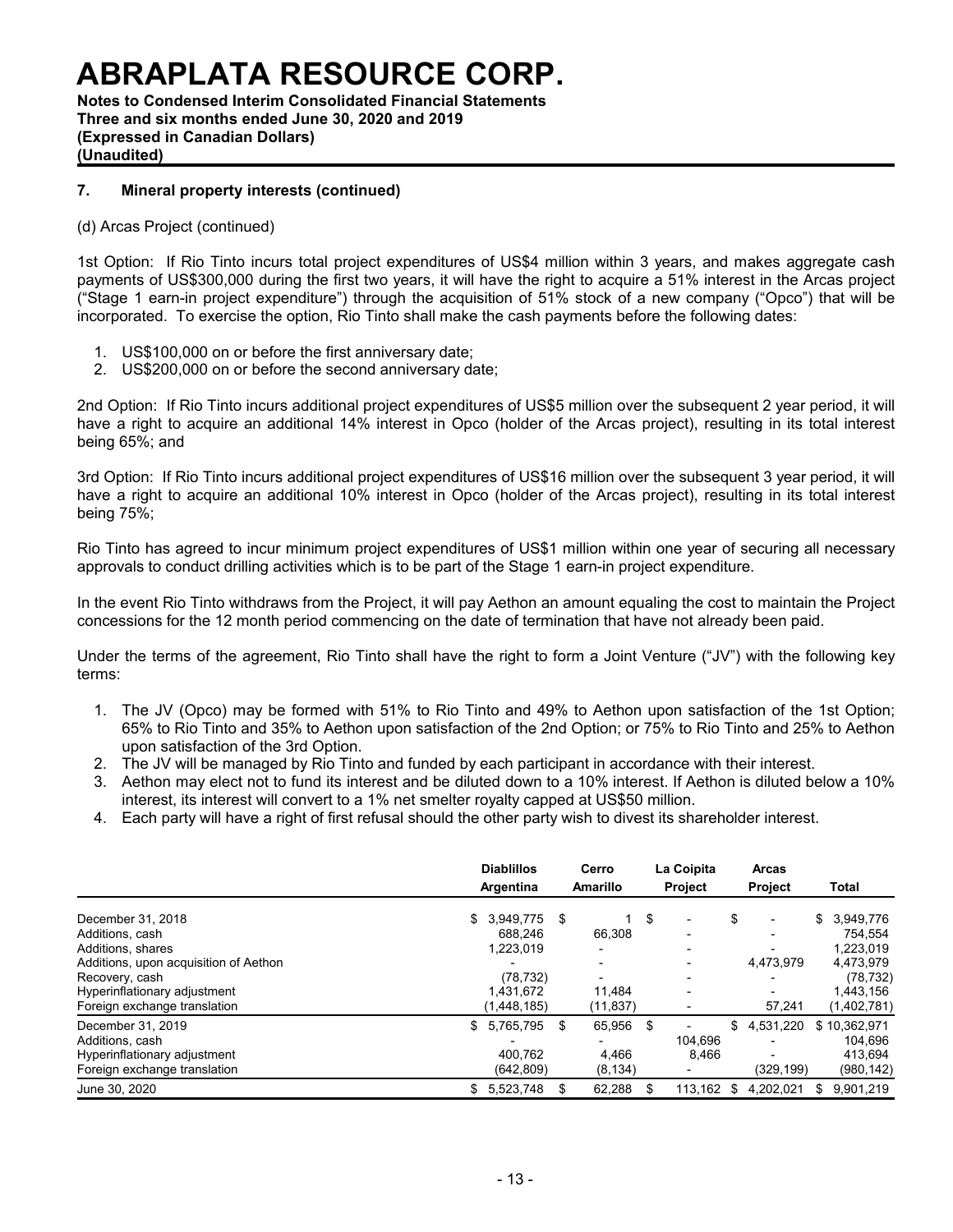**Notes to Condensed Interim Consolidated Financial Statements Three and six months ended June 30, 2020 and 2019 (Expressed in Canadian Dollars) (Unaudited)**

### **8. Evaluation and exploration expenses**

|                                                  | <b>Three months ended</b><br><b>Six months ended</b> |                 |                          |                  |    |                      |
|--------------------------------------------------|------------------------------------------------------|-----------------|--------------------------|------------------|----|----------------------|
|                                                  |                                                      | <b>June 30,</b> |                          | <b>June 30,</b>  |    |                      |
|                                                  | 2020                                                 |                 | 2019                     | 2020             |    | 2019                 |
| <b>Diablillos</b>                                |                                                      |                 |                          |                  |    |                      |
| Camp costs                                       | \$<br>79,139                                         | \$              | 8,994                    | \$<br>143,380 \$ |    | 31,062               |
| <b>Drilling</b>                                  | 347,026                                              |                 | 2,566                    | 591,419          |    | 2,566                |
| Legal and regulatory fee                         | 6,892                                                |                 | 4,996                    | 12,112           |    | 6,788                |
| Personnel costs                                  | 45,480                                               |                 | 10,371                   | 96,163           |    | 15,798               |
| Report                                           |                                                      |                 | (10,009)                 | $\blacksquare$   |    | 12,661               |
| Travel and transport                             | 18,123                                               |                 | 20,226                   | 39,779           |    | 31,168               |
| Administration                                   | 166                                                  |                 | 725                      | 448              |    | 747                  |
| Impact of hyperinflation                         | (1,016)                                              |                 | $\overline{\phantom{0}}$ | 20,761           |    |                      |
|                                                  | \$<br>495,810                                        | \$              | 37,869                   | \$<br>904,062 \$ |    | 100,790              |
| <b>Cerro Amarillo</b>                            |                                                      |                 |                          |                  |    |                      |
| Camp costs                                       | \$<br>102                                            | \$              | 187                      | \$<br>233        | \$ | 370                  |
| Option fee                                       |                                                      |                 | (29, 236)                |                  |    |                      |
| Legal and regulatory fee                         |                                                      |                 | (4, 511)                 |                  |    | (858)                |
| Impact of hyperinflation                         |                                                      |                 |                          | 6                |    |                      |
|                                                  | \$<br>102                                            | \$              | (33, 560)                | \$<br>239        | \$ | (488)                |
|                                                  |                                                      |                 |                          |                  |    |                      |
| <b>Total evaluation and exploration expenses</b> | \$<br>495,912                                        | \$              | 4,309                    | \$<br>904,301    | \$ | 100,302              |
|                                                  |                                                      |                 |                          |                  |    |                      |
| 9.<br><b>Right-of-use Assets</b>                 |                                                      |                 |                          |                  |    |                      |
|                                                  |                                                      |                 |                          |                  |    | <b>Office leases</b> |
| Balance, January 1, 2019                         |                                                      |                 |                          |                  | \$ |                      |
| Addition                                         |                                                      |                 |                          |                  |    | 13,454               |
| Addition from acquisition of Aethon              |                                                      |                 |                          |                  |    | 27,915               |
| Depreciation                                     |                                                      |                 |                          |                  |    | (2,873)              |
| Impact of hyperinflation                         |                                                      |                 |                          |                  |    | 893                  |
| Impact of foreign exchange                       |                                                      |                 |                          |                  |    | (158)                |
|                                                  |                                                      |                 |                          |                  |    |                      |
| Balance, December 31, 2019                       |                                                      |                 |                          |                  | \$ | 39,231               |
| Depreciation                                     |                                                      |                 |                          |                  |    | (12, 150)            |
| Lese modification                                |                                                      |                 |                          |                  |    | (9,718)              |
| Impact of hyperinflation                         |                                                      |                 |                          |                  |    | (58)                 |
| Impact of foreign exchange                       |                                                      |                 |                          |                  |    | (1,243)              |
|                                                  |                                                      |                 |                          |                  |    |                      |

**Balance, June 30, 2020 \$ 16,062**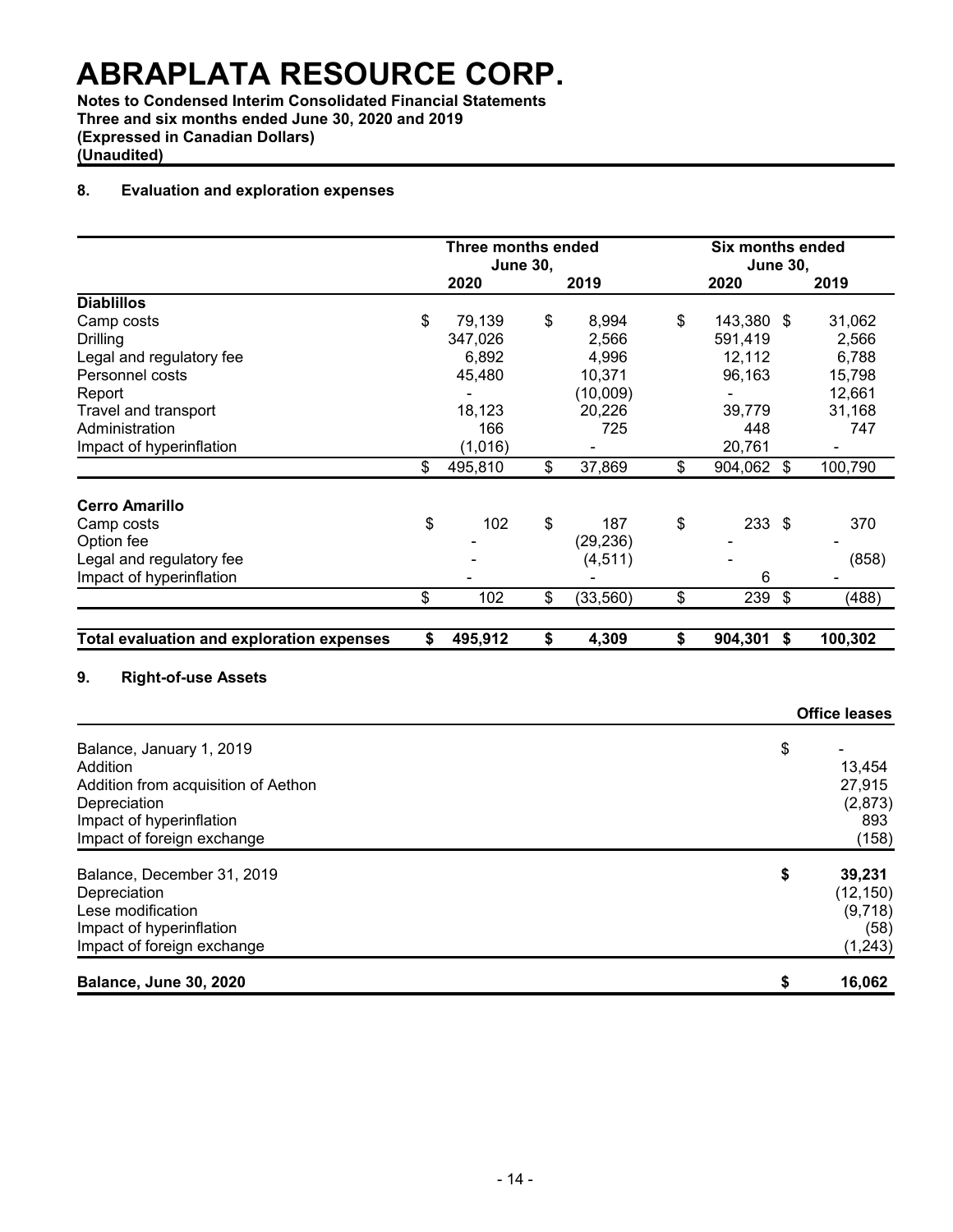**Notes to Condensed Interim Consolidated Financial Statements Three and six months ended June 30, 2020 and 2019 (Expressed in Canadian Dollars) (Unaudited)**

### **10. Lease Liabilities**

| Balance, January 1, 2019             | \$ |           |
|--------------------------------------|----|-----------|
| Additions                            |    | 13,454    |
| Additions from acquisition of Aethon |    | 22,308    |
| Accretion                            |    | 316       |
|                                      |    |           |
| Lease payments                       |    | (2, 518)  |
| Impact of hyperinflation             |    | 19        |
| Impact of foreign exchange           |    | 391       |
| Balance, December 31, 2019           | \$ | 33,970    |
| Accretion                            |    | 1,373     |
| Lease payments                       |    | (14, 585) |
| Lease modification                   |    | (9,718)   |
| Impact of hyperinflation             |    | 130       |
| Impact of foreign exchange           |    | (1, 321)  |
| <b>Balance, June 30, 2020</b>        | S  | 9,849     |

#### **11. Share capital**

### a) Authorized

Authorized: Unlimited common shares without par value. Unlimited first preferred shares without par value. Unlimited second preferred shares without par value.

#### b) Issued share capital

At June 30, 2020, 178,121 shares remain in escrow (December 31, 2019 – 3,192,678).

On May 14, 2020 the Company closed a non-brokered private placement (the "Placement"). In connection with the closing of the Placement, the Company issued 25,000,000 units (each, a "Unit**")** at a price of \$0.08 per Unit for gross proceeds of \$2,000,000. Each Unit consists of one common share in the equity of the Company (each, a "Common Share") and one share purchase warrant (each, a "Warrant"). Each Warrant entitles the subscriber to purchase one additional Common Share at a price of \$0.15 until the third (3rd) anniversary of the closing date of the Offering (the "Expiry Date"). The proceeds of the Placement will be used to resume a diamond drilling program at the Diablillos SilverGold project and for general working capital purposes. The warrants were valued at \$713,419 using the Black-Scholes valuation model with the following assumptions: share price of \$0.08, risk free rate of 0.25%, dividend yield of 0%, time to expiry of 3 years and volatility of 124.13%. The Company paid finder's fees of \$56,940 and incurred \$40,609 in share issue costs.

On April 18, 2019 the Company closed a non-brokered private placement of 15,000,000 units at a price of \$0.05 per unit for total gross proceeds of \$750,000. Each unit consisted of one common share and one non-transferable common share purchase warrant. Each warrant is exercisable for five years to purchase an additional common share at a price of \$0.10. The Company paid finder's fees of \$2,400 and incurred \$10,923 in share issue costs.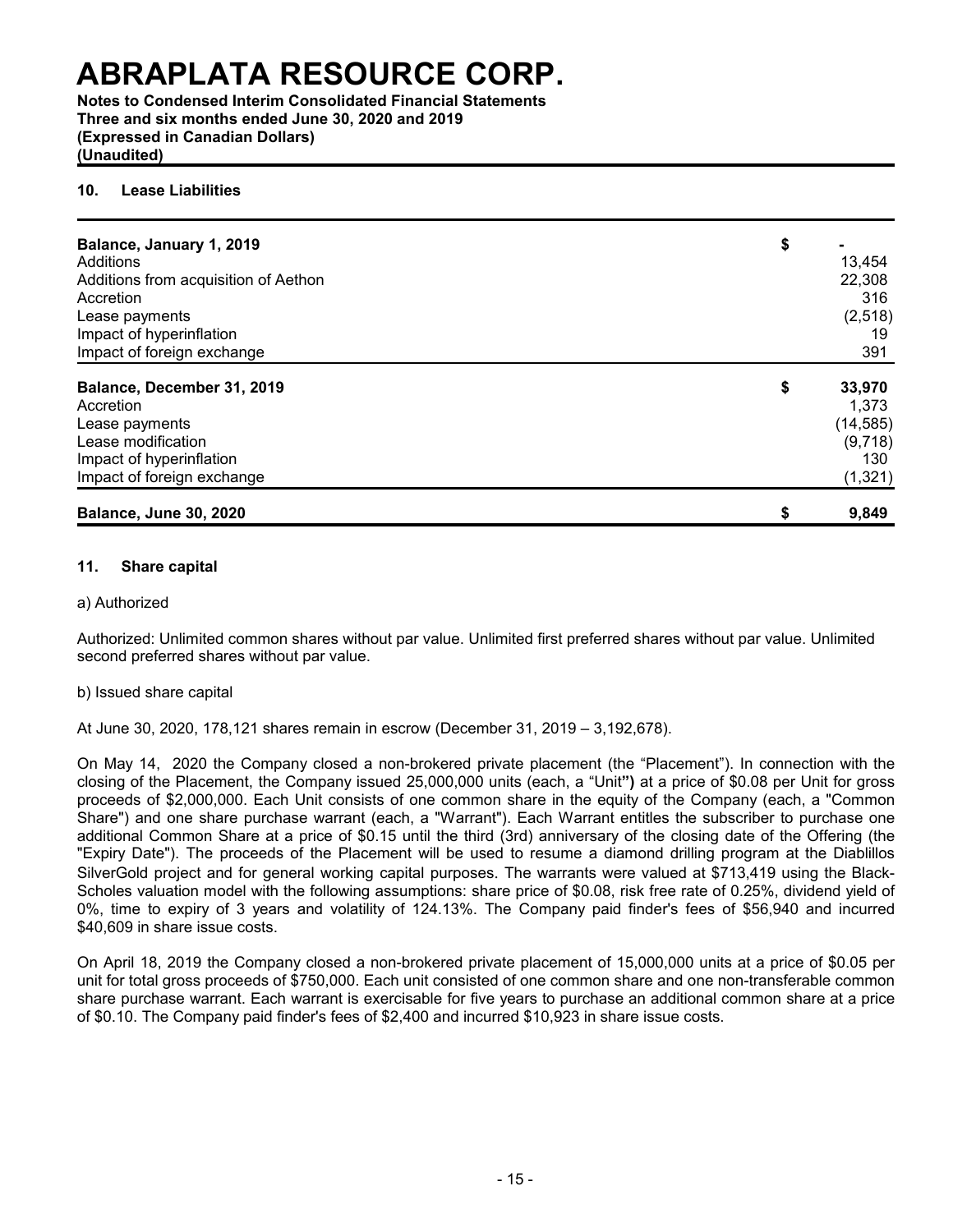**Notes to Condensed Interim Consolidated Financial Statements Three and six months ended June 30, 2020 and 2019 (Expressed in Canadian Dollars) (Unaudited)**

### **11. Share capital (continued)**

b) Issued share capital (continued)

On October 31, 2019, the Company closed a nonbrokered private placement of 25,000,000 units at a price of \$0.06 per unit for gross proceeds of \$1,500,000. Each unit consists of one common share of the Company and one common share purchase warrant. Each warrant entitles the holder thereof to acquire one additional common share at a price of \$0.10 for a period of twenty four months. The warrants were valued at \$nil using the residual method. The Company paid finder's fees of \$8,100 and incurred \$9,122 share issue costs.

On July 16, 2018, the Company closed the second tranche of a nonbrokered private placement of 495,062 units at a price of \$0.20 per unit for gross proceeds of \$99,012. Each unit consists of one common share of the Company, and one transferrable common share purchase warrant. Each warrant is exercisable to acquire one additional common share of the Company at a price of \$0.30 per share for a period of three years. In addition, the Company incurred share issue costs of \$4,187.

On May 4, 2018, the Company closed the first tranche of a nonbrokered private placement of 3,092,140 units at a price of \$0.20 per unit for gross proceeds of \$618,428. Each unit consists of one common share of the Company, and one transferrable common share purchase warrant. Each warrant is exercisable to acquire, one additional common share of the Company at a price of \$0.30 per share for a period of three years. In connection with the first tranche of the private placement, the Company paid commissions of \$2,400 and issued 32,571 nontransferrable share purchase warrants to certain persons who introduced subscribers to the Company. Each finder's warrant is exercisable to acquire an additional common share of the Company at an exercise price of \$0.30 per share for a period of three years. Fair value of the finder warrants was estimated as \$3,249. All securities issued in connection with the Private Placement are subject to a fourmonthandoneday statutory hold period. In addition, the Company incurred share issue costs of \$16,440.

On February 8, 2018, the Company issued 414,893 shares to settle debt of \$97,500 recording a loss on debt settlement of \$6,223. On January 12, 2018 the Company closed, on a nonbrokered basis, an offering of 10,100,109 units at a price of \$0.20 per unit for total gross proceeds of \$2,020,022. Each unit consisted of one common share and one nontransferable common share purchase warrant. Each warrant is exercisable for two years to purchase an additional common share at a price of \$0.30 but will expire earlier if, for any ten consecutive trading days on the TSX Venture Exchange, the closing price of the common shares equals or exceeds \$0.40. In connection with the financing the Company paid to certain arm's length parties a finder's fee comprised of cash fee of \$106,760 and share purchase warrants exercisable to acquire up to 530,800 common shares of the Company. The warrants are exercisable for a period of two year from the date of issuance at a price of \$0.30 per common share. Fair value of the finder warrants was estimated as \$55,965. In addition, the Company incurred share issue costs of \$44,115.

Pursuant to SSRM's contractual anti-dilution right to maintain a 19.9% equity interest in the capital of the Company, under the second amended and restated share purchase agreement dated March 21, 2017, 2,509,265 common shares were issued to SSRM. The fair value of these shares was determined to be \$602,224, based on the trading price of the Company's shares on the date of issue of \$0.24 per share.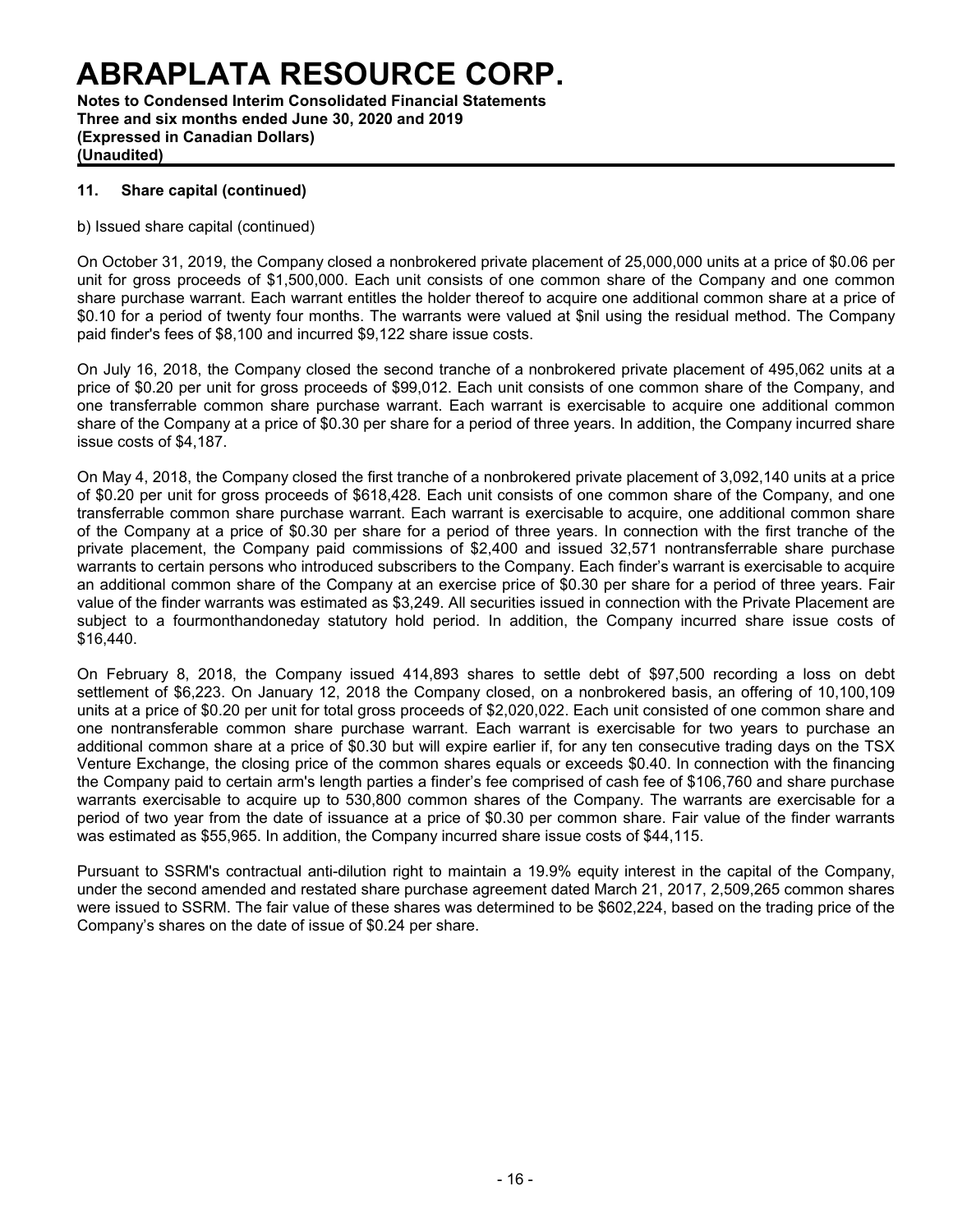**Notes to Condensed Interim Consolidated Financial Statements Three and six months ended June 30, 2020 and 2019 (Expressed in Canadian Dollars) (Unaudited)**

### **11. Share capital (continued)**

#### c) Stock options

On January 8, 2020, the Company granted 10,400,000 stock options to a number of officers, directors and consultants under the Company's stock option plan. The options have an exercise price of \$0.065 per share. Each option is exercisable for five years from the date of grant to purchase one common share. The options vest over 24 months, with 25% of the options vesting in every six months. The fair value of the stock options was determined to be \$414,431 using the Black-Scholes option pricing model with the following assumptions: 5 years expected life; share price at the grant date of \$0.07; 100% volatility; risk free interest rate of 1.62%; and a dividend yield of 0%.

On August 29, 2019, the Company's shareholder ratified in its annual general meeting its stock option plan. The aggregate number of common shares that may be subject to issuance under the stock option plan (together with any other securitybased compensation arrangements of the Company in effect from time to time) may not exceed ten per cent (10%) of the Company's outstanding common shares from time to time. The exercise price of any option granted under the stock option plan cannot be less than the weighted average price of the common shares on the principal stock exchange on which the common shares trade for the five days on which common shares were traded immediately preceding the date of grant. Stock options are exercisable for a period of time determined by the plan administrator not exceeding ten years from the date the option is granted.

On March 1, 2019 the Company granted 1,200,000 stock options exercisable at a price of \$0.065 per share for a period of five years. The stock options vest 25% immediately, 25% after six months, 25% after twelve months and 25% after eighteen months. The fair value of the stock options was determined to be \$50,609 using the Black-Scholes option pricing model with the following assumptions: 5 years expected life; share price at the grant date of \$0.06; 93% volatility; risk free interest rate of 1.79%; and a dividend yield of 0%.

On June 1, 2018, the Company granted 1,500,000 incentive stock options to directors, officers and consultants of the Company. The stock options have an exercise price of \$0.17 per share and are exercisable for a period of five years from the date of grant. The stock options vest 25% immediately, 25% after six months, 25% after twelve months and 25% after eighteen months. The fair value of the stock options of \$200,787 was determined using the Black-Scholes option pricing model with the following assumptions: 5 years expected life; share price at the grant date of \$0.175; 103% volatility; risk free interest rate of 2%; and a dividend yield of 0%.

On March 21, 2018, the Company granted 1,125,000 incentive stock options to directors, officers and consultants of the Company. The stock options have an exercise price of \$0.20 per share and are exercisable for a period of five years from the date of grant. The stock options vest 25% immediately, 25% after six months, 25% after twelve months and 25% after eighteen months. The fair value of the stock options of \$167,969 was determined using the Black-Scholes option pricing model with the following assumptions: 5 years expected life; share price at the grant date of \$0.195; 104% volatility; risk free interest rate of 2%; and a dividend yield of 0%.

Expected volatility was estimated based on similar-sized entities in the industry.

During the three and six months ended June 30, 2020, the company recorded \$69,633 and \$251,897, respectively (three and six months ended June 30, 2019 - \$38,244 and \$108,778, respectively) in share-based expense related to the stock options.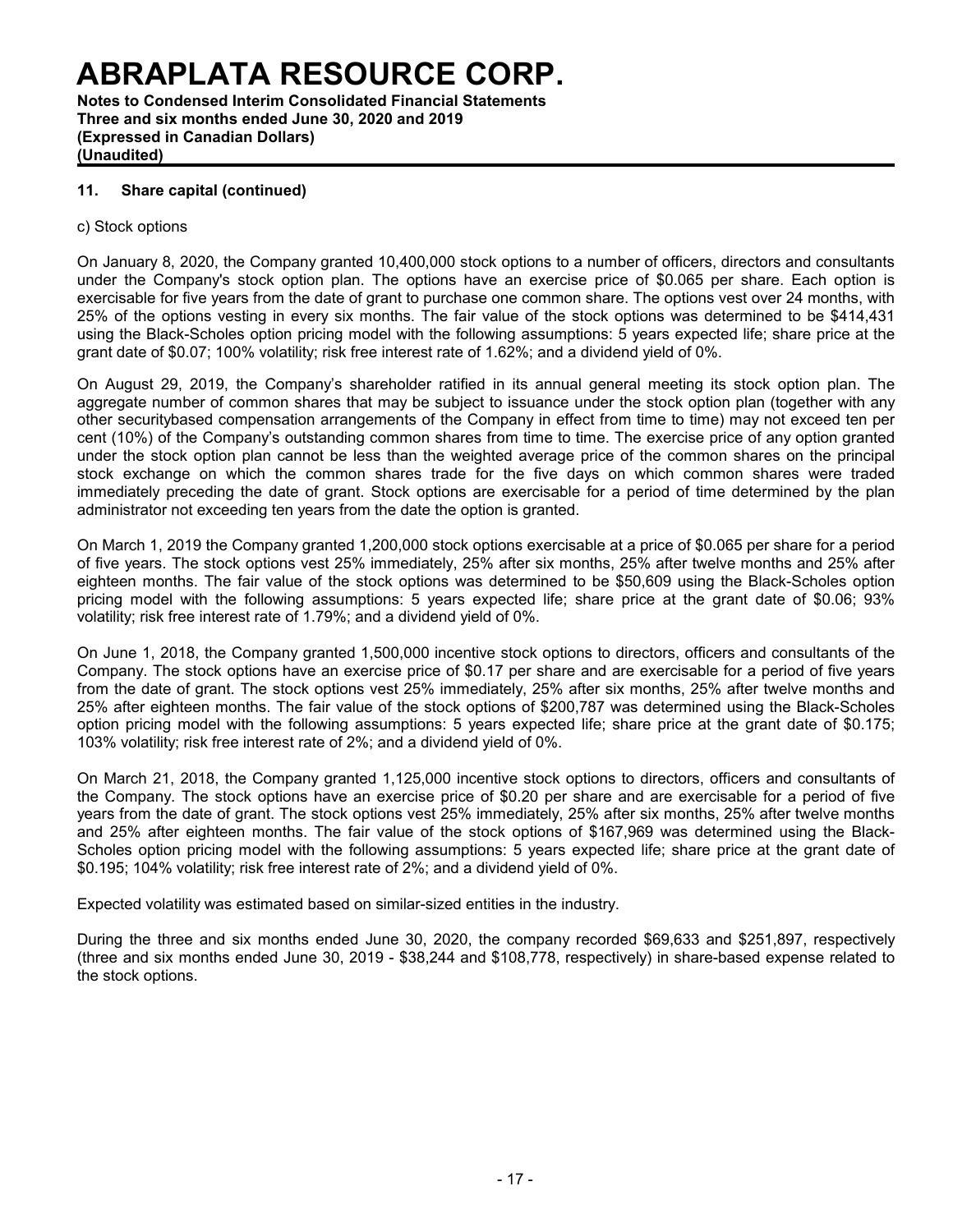**Notes to Condensed Interim Consolidated Financial Statements Three and six months ended June 30, 2020 and 2019 (Expressed in Canadian Dollars) (Unaudited)**

### **11. Share capital (continued)**

c) Stock options (continued)

The movement in the Company's share options for the periods ended June 30, 2020 and 2019 are as follows:

|                                                  | Number of stock<br>options outstanding  | <b>Weighted average</b><br>exercise price |                      |  |
|--------------------------------------------------|-----------------------------------------|-------------------------------------------|----------------------|--|
| Balance, December 31, 2018<br>Granted            | 5,175,000<br>1,200,000                  | \$                                        | 0.35<br>0.065        |  |
| Balance, June 30, 2019                           | 6,375,000                               | S.                                        | 0.29                 |  |
| Balance, December 31, 2019<br>Expired<br>Granted | 13,229,375<br>(1,500,000)<br>10,400,000 |                                           | 0.19<br>0.37<br>0.07 |  |
| Balance, June 30, 2020                           | 22,129,375                              | S                                         | 0.12                 |  |

Stock options outstanding as at June 30, 2020:

| <b>Expiry date</b> | <b>Options</b><br>outstanding | <b>Exercise</b><br>price(\$) | Remaining<br>contractual<br>life (years) | <b>Options</b><br>exercisable |
|--------------------|-------------------------------|------------------------------|------------------------------------------|-------------------------------|
| December 19, 2020  | 601,875                       | 0.14                         | 0.47                                     | 200,625                       |
| December 19, 2020  | 187,500                       | 0.16                         | 0.47                                     | 187,500                       |
| June 7, 2022       | 500.000                       | 0.63                         | 1.94                                     | 500,000                       |
| November 22, 2022  | 900,000                       | 0.25                         | 2.38                                     | 900,000                       |
| March 21, 2023     | 675,000                       | 0.20                         | 2.67                                     | 675,000                       |
| June 1, 2023       | 1.050.000                     | 0.17                         | 2.92                                     | 1,050,000                     |
| April 26, 2023     | 6,313,125                     | 0.14                         | 2.82                                     | 4,208,750                     |
| March 1, 2024      | 900,000                       | 0.07                         | 3.67                                     | 675,000                       |
| June 24, 2024      | 601,875                       | 0.14                         | 3.99                                     | 200,625                       |
| January 8, 2025    | 10,400,000                    | 0.07                         | 4.53                                     |                               |
|                    | 22,129,375                    | 0.12                         | 3.57                                     | 8,597,500                     |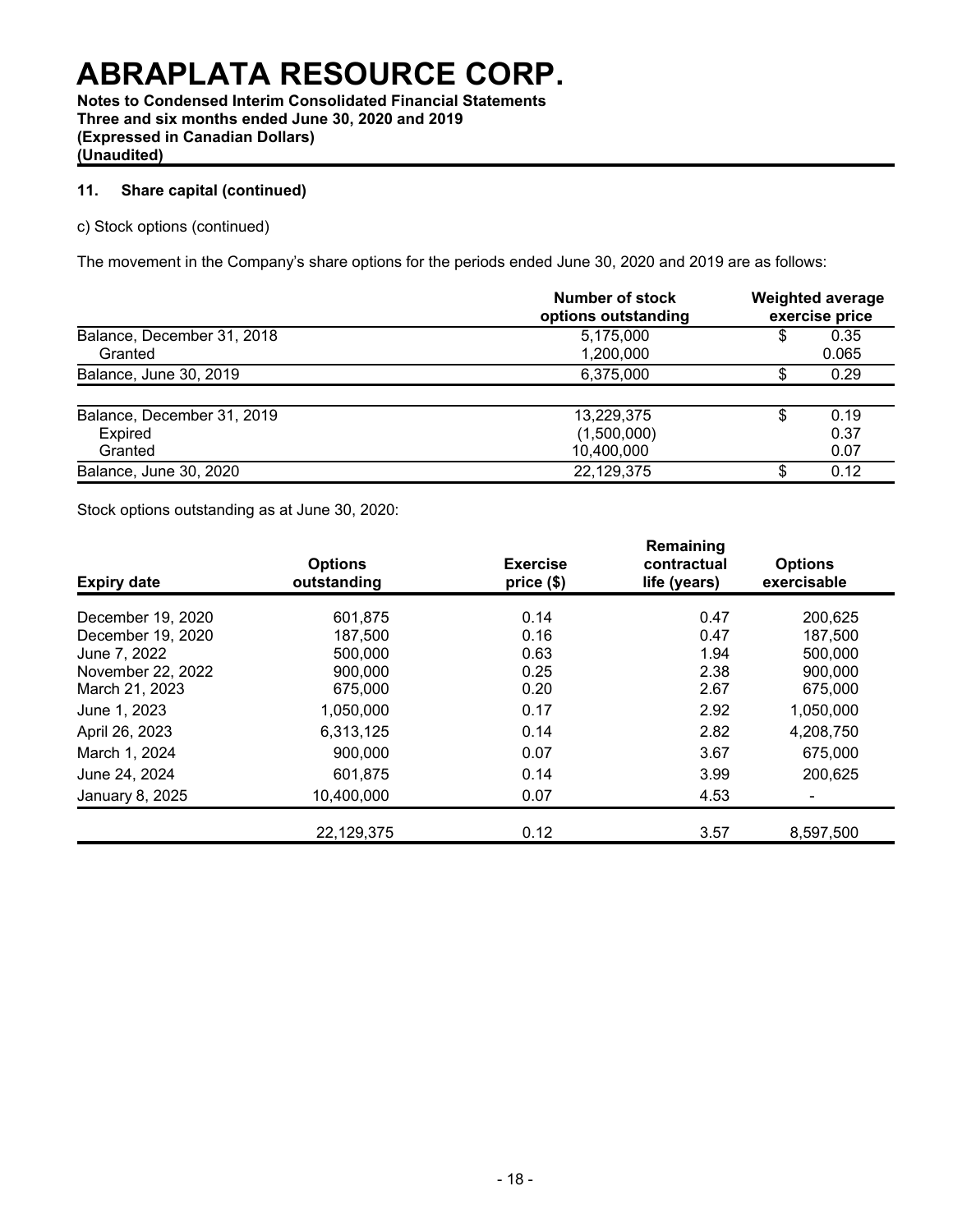**Notes to Condensed Interim Consolidated Financial Statements Three and six months ended June 30, 2020 and 2019 (Expressed in Canadian Dollars) (Unaudited)**

### **11. Share capital (continued)**

d) Warrants

Warrant transactions are summarized as follows:

|                            | Number of<br>warrants |    | <b>Weighted average</b><br>exercise price (\$) |
|----------------------------|-----------------------|----|------------------------------------------------|
| Balance, December 31, 2018 | 14,250,682            | \$ | 0.30                                           |
| Issued                     | 15,000,000            |    | 0.10                                           |
| Balance, June 30, 2019     | 29,250,682            | S  | 0.20                                           |
|                            |                       |    |                                                |
| Balance, December 31, 2019 | 114,003,407           | \$ | 0.21                                           |
| Expired                    | (13,758,634)          |    | 0.29                                           |
| <b>Issued</b>              | 25,000,000            |    | 0.15                                           |
| Balance, June 30, 2020     | 125,244,773           | S  | 0.19                                           |

Warrants outstanding as at June 30, 2020:

| <b>Expiry date</b> | <b>Warrants</b><br>outstanding | <b>Exercise</b><br>price (\$) | Remaining<br>contractual<br>life (years) |  |
|--------------------|--------------------------------|-------------------------------|------------------------------------------|--|
| May 4, 2021        | 3,124,711                      | 0.30                          | 0.84                                     |  |
| July 13, 2021      | 495,062                        | 0.30                          | 1.04                                     |  |
| October 31, 2021   | 25,000,000                     | 0.10                          | 1.34                                     |  |
| April 8, 2024      | 10,384,000                     | 0.10                          | 3.78                                     |  |
| April 18, 2024     | 4.616.000                      | 0.10                          | 3.80                                     |  |
| April 26, 2023     | 56,625,000                     | 0.27                          | 2.82                                     |  |
| May 14, 2023       | 25,000,000                     | 0.15                          | 2.87                                     |  |
|                    | 125,244,773                    | 0.19                          | 2.59                                     |  |

On May 14, 2020 in connection with the private placement (note 11(b)) the Company issued 25,000,000 warrants exercisable at \$0.15 for a period of three years.

On April 18, 2019 in connection with the private placement (note 11(b)) the Company issued 15,000,000 warrants exercisable at \$0.10 for a period of five years.

On October 31, 2019, in connection with the private placement (note 11(b)) the Company issued 25,000,000 warrants. Each warrant entitles the holder to acquire one additional common share at a price of \$0.10 for a period of twenty-four months.

On May 4, 2018 in connection with the private placement (note 11(b)) the Company granted 3,092,140 warrants exercisable at \$0.30 for a period of three years. On May 4, 2018 the Company granted 32,571 finders warrants exercisable at \$0.30 for a period of three years. The fair value of the finders' warrants was estimated as \$3,249 using the Black-Scholes Option Pricing Model with the following assumptions: share price on vesting date of \$0.195, risk-free rate of 1.87%, dividend rate of 0%, expected life of 3 years, and volatility of 95%.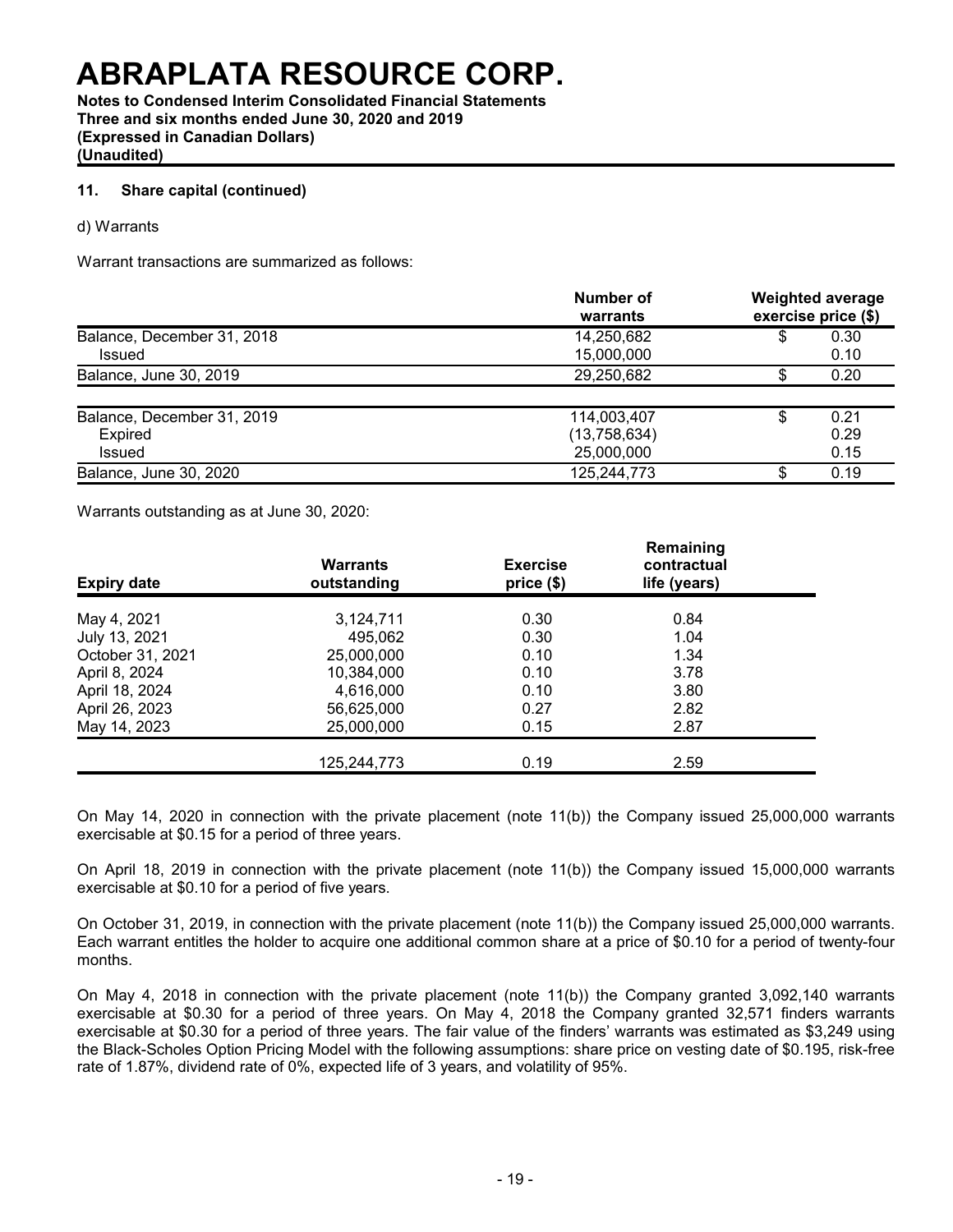**Notes to Condensed Interim Consolidated Financial Statements Three and six months ended June 30, 2020 and 2019 (Expressed in Canadian Dollars) (Unaudited)**

### **11. Share capital (continued)**

#### d) Warrants (continued)

On January 12, 2018 in connection with the private placement (note 11(b)) the Company granted 10,100,109 warrants exercisable at \$0.30 for a period of two years. On January 11, 2018 the Company granted 530,800 finders warrants exercisable at \$0.30 for a period of two years. The fair value of the finders' warrants was estimated as \$55,965 using the Black-Scholes Option Pricing Model with the following assumptions: share price on vesting date of \$0.245, risk-free rate of 1.71%, dividend rate of 0%, expected life of 2 years, and volatility of 90%.

The 1,245,448 finders' warrants were valued at \$226,932 using the Black-Scholes Option Pricing Model with the following assumptions: share price on vesting date of between \$0.30 and \$0.48, risk-free rate of between 0.69% and 1.23%, dividend rate of 0%, expected life of one year, and volatility of between 64% and 108%.

Expected volatility was estimated based on similar-sized entities in the industry.

### **12. Related party transactions**

Key management personnel include the members of the Board of Directors and officers of the Company, who have the authority and responsibility for planning, directing and controlling the activities of the Company. Amounts paid and accrued to directors, former director, officers and companies in which directors and officers are shareholders or partners are as follows:

|                       | Three months ended<br><b>June 30,</b> |    |        |    |         | Six months ended<br><b>June 30,</b> |                |  |  |  |
|-----------------------|---------------------------------------|----|--------|----|---------|-------------------------------------|----------------|--|--|--|
|                       | 2020                                  |    | 2019   |    | 2020    |                                     | 2019           |  |  |  |
| Salaries and benefits | \$<br>92.500                          | \$ |        | \$ | 185,000 | \$                                  | $\blacksquare$ |  |  |  |
| Administration        | 10,000                                |    | 15,000 |    | 25,000  |                                     | 30,000         |  |  |  |
| Consulting fees       | 7.500                                 |    | 22,500 |    | 25,000  |                                     | 45,000         |  |  |  |
| Professional fee      | 15,086                                |    | 9.318  |    | 56.228  |                                     | 21,378         |  |  |  |
| Share-based payments  | 41,705                                |    | 34,301 |    | 156,951 |                                     | 56,651         |  |  |  |
|                       | \$<br>166,791                         | \$ | 81,119 |    | 448.179 |                                     | 153.029        |  |  |  |

As at June 30, 2020, \$36,667 (December 31, 2019 – \$50,422) was payable to directors, officers and companies in which directors and officers are shareholders or partners of the Company. These amounts are unsecured, non-interest bearing and have no specific terms of repayment.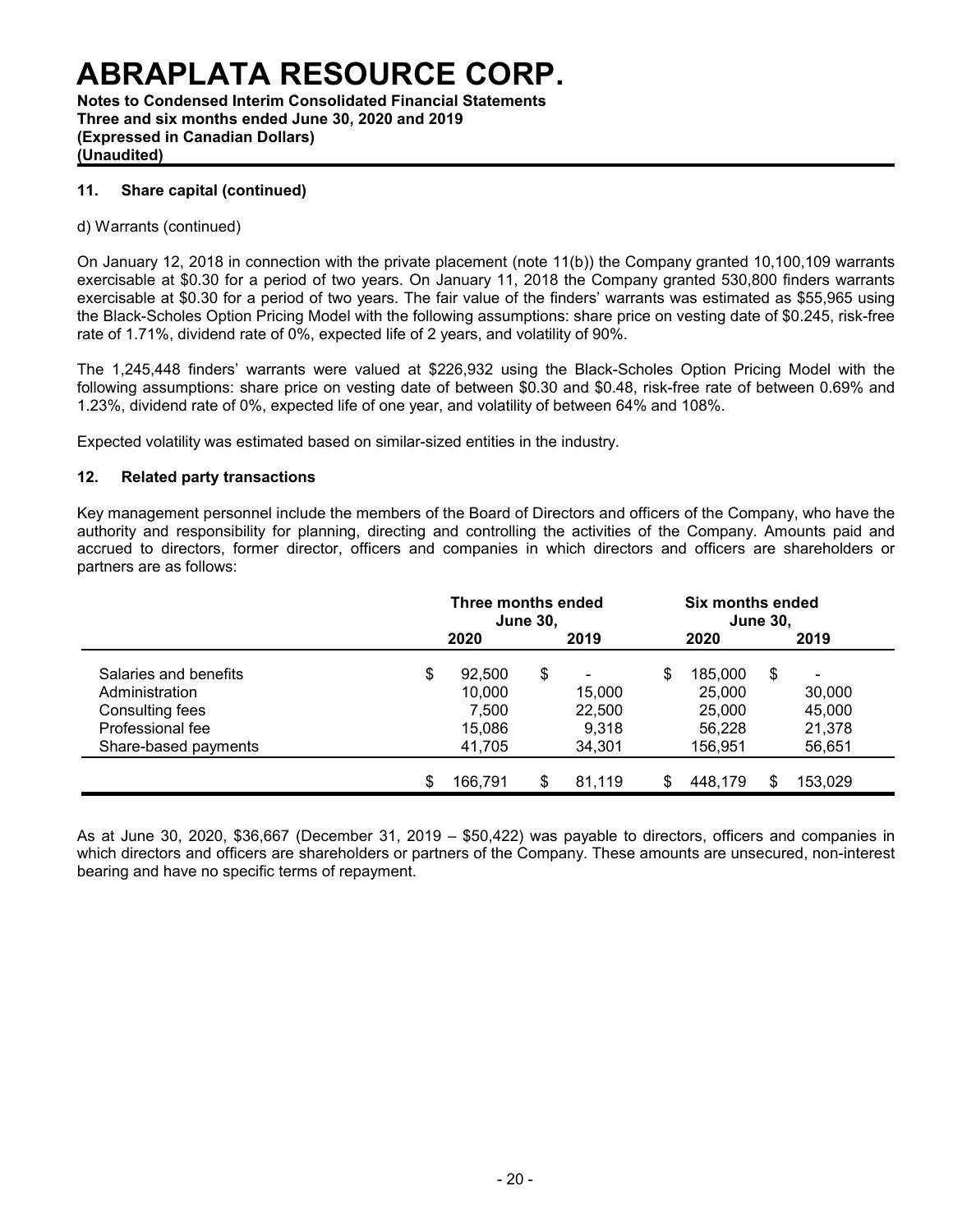**Notes to Condensed Interim Consolidated Financial Statements Three and six months ended June 30, 2020 and 2019 (Expressed in Canadian Dollars) (Unaudited)**

#### **13. Segmented information**

Operating segments are reported in a manner consistent with internal reporting provided to the chief operating decisionmaker. The chief operating decisionmaker is responsible for allocating resources and assessing performance of the operating segments and has been identified as the Company's CEO. During the three and six months ended June 30, 2020, the Company has two (three and six months ended June 30, 2019 – one) operating segments.

The Company's reportable segments are based on the geographic region for the Company's operations and include Argentina and Chile.

The segmental report is as follows:

| As at June 30, 2020                                  | Argentina |               |    | <b>Chile</b> | Canada                   | Total            |  |
|------------------------------------------------------|-----------|---------------|----|--------------|--------------------------|------------------|--|
| <b>Current assets</b>                                | \$        | 415.486       | \$ | 182,786      | \$1,484,254              | 2,082,526<br>\$  |  |
| Equipment                                            |           |               |    | 968          | $\overline{\phantom{0}}$ | 968              |  |
| Right-of-use asset                                   |           | 7,399         |    | ۰            | 8,663                    | 16,062           |  |
| Mineral property interest                            |           | 5,699,198     |    | 4,202,021    | $\overline{\phantom{a}}$ | 9,901,219        |  |
| <b>Total assets</b>                                  | \$        | 6,122,083     | \$ | 4,385,775    | \$1,492,917              | \$12,000,775     |  |
| <b>Total liabilities</b>                             |           | 460,420       | \$ | 1,737        | 546,523<br>S             | 1,008,680<br>\$  |  |
| Net loss for the three months ended<br>June 30, 2020 | \$        | (618,348) \$  |    | (13, 348)    | \$<br>(316, 832)         | \$<br>(948, 528) |  |
| Net loss for the six months ended<br>June 30, 2020   | \$.       | (1, 104, 321) | \$ | (33, 710)    | \$(1,038,134)            | $$$ (2,176,165)  |  |

#### **14. Commitments**

Effective June 1, 2017, the Company has agreed to pay a monthly fee of \$10,000 for provision of management and administrative services. The agreement was amended starting from September 1, 2018 the monthly fee was reduced to \$5,000. The agreement may be terminated by the Company with 60-days written notice, which was provided to be effective May 31, 2020.

As at June 30, 2020, the Company has mineral interest commitments at its Diablillos, Cerro Amarillo and La Coipita projects in the form of option payments, although as at the current date the Company had the commitments shown in the table below, some of these commitments could be reduced, deferred or eliminated pending the outcome of the strategic review. The Company also has operating expenses in Buenos Aires, Chile, Vancouver and Toronto.

The Company has the following commitments:

|                                                                                                                               | Years ended December 31. |                           |   |                              |   |                                 |    |                                                                   |                                            |
|-------------------------------------------------------------------------------------------------------------------------------|--------------------------|---------------------------|---|------------------------------|---|---------------------------------|----|-------------------------------------------------------------------|--------------------------------------------|
|                                                                                                                               |                          | 2020                      |   | 2021                         |   | 2022                            |    | 2023                                                              | After 2024                                 |
| Cerro Amarillo<br><b>Diabilillos</b><br>La Coipita                                                                            | \$                       | 34.070<br>88.582          | S | 34.070<br>177.164<br>136.280 | S | 34.070 \$<br>177.164<br>272.560 |    | 34.070<br>8,176,800<br>545.120                                    | 4,599,450<br>S.<br>11,134,076<br>4,769,800 |
| Total mineral interest commitments<br>Minimum office rental payments in Argentina<br>Minimum office rental payments in Canada |                          | 122.652<br>6.801<br>6.085 |   | 347.514                      |   | 483.794<br>-                    |    | 8.755.990<br>$\overline{\phantom{0}}$<br>$\overline{\phantom{0}}$ | 20,503,326<br>-                            |
| Total commitments                                                                                                             | \$                       | 135.538                   |   | 347.514                      |   | 483.794                         | S. | 8.755.990                                                         | \$20.503.326                               |